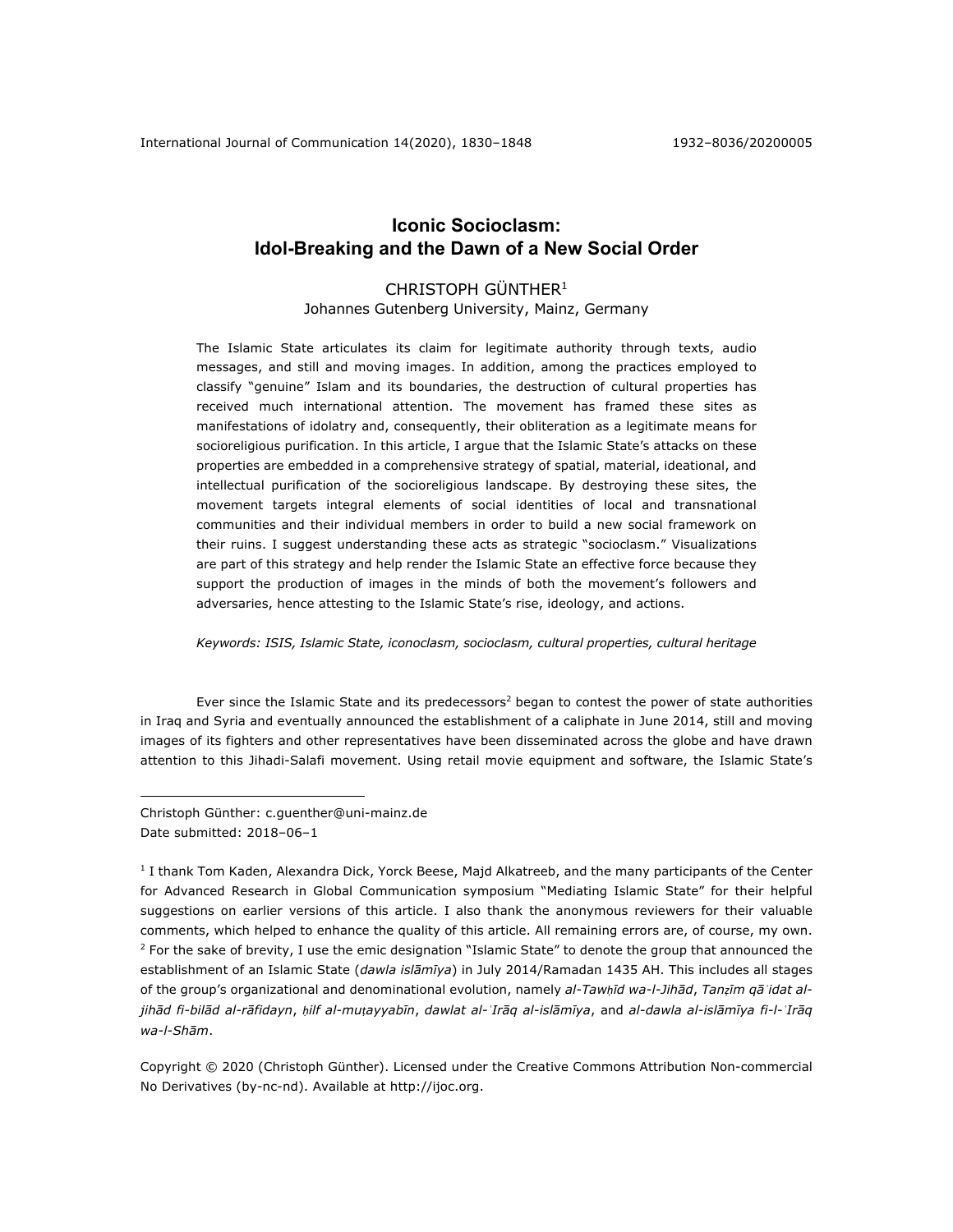personnel and their supporters have produced elaborate and, at times, sophisticated videos that widely circulate online and off-line. The videos have helped the movement to create, structure, and give meaning to its imagination of a Manichean world order presented as a pristine Islamic alternative to any other form of organization of governance and society. Consequently, these images are an important part of the Islamic State's social-revolutionary project and constitute one of the various means of the movement's contentious politics, entangling symbolic and concrete competition.

In this article, I scrutinize the ways in which the Islamic State renders this competition meaningful through the destruction of cultural properties and the visualization of these acts in moving images. I argue that the movement's attacks on these properties are not simply iconoclastic acts and articulations of its opposition to distinct religious symbols and their veneration. Rather, in attacking these properties, the Islamic State's ideologues seek to prevent distinct social practices that are important constituents of social identities of local and transnational communities and their individual members—although such calculation may not be evident in the Islamic State's rationale, which is based on the Quranic dictum to "command right and forbid wrong" (*al-amr bi-l-maʿrūf wa-l-nahy ʿan al-munkar*).

While iconoclastic acts always happen in social contexts, are shaped by sociopolitical (and not purely religious) agendas, and have social repercussions, studies of iconoclasm and iconoclasts have rarely made these perspectives fruitful for understanding attacks on cultural properties. I take the destruction of two Shiite sites as case studies to expand on the premises of these studies and develop the concept of "socioclasm"—a strategy of purification that involves the destruction of cultural properties because they are perceived as integral elements of social identities of local and transnational communities and their individual members. As a heuristic, socioclasm, I argue, helps widen our perspective from a sharp focus on the religious and symbolic to the ways in which these attacks manifest the Islamic State's aim for an all-encompassing spatial, material, ideational, and intellectual purification of the socioreligious landscape—and hence to comprehend the complexity of these actions and their manifold effects, repercussions, and dynamics.

With reference to the fact that the Islamic State extensively utilizes socioclastic actions to produce and disseminate still and moving images of these destructions, I propose a further theoretical expansion that I describe as "iconic socioclasm." It accentuates the fact that many cultural assets have been destroyed not only to wipe them out but also to produce and disseminate images and keep alive the memory of the destruction. In other words, these sites were destroyed to annihilate elements of individual and collective memory and to create the memory of annihilation (see also Brubaker, 2013). These images thus signify, conjure, and testify to the Islamic State's power as it aims to construct social identities and build a new social framework on the ruins of destroyed monuments, obliviated social and religious practices, and killed religious authorities.

Beyond videos and photo reports whose titles indicate the destruction of cultural properties as the main subject, one also finds imagery depicting the destruction of cultural properties deeply embedded in the Islamic State's general teleology. An example of such imagery can be found in a video published by the Islamic State in 2017 to polemicize against various renowned Sunni theologians opposing the movement's ideology (Al-Battar Media, 2017). In an introductory sequence praising the Islamic State's achievements is a short scene in which a voice-over asserts that the Islamic State has granted victory to monotheism and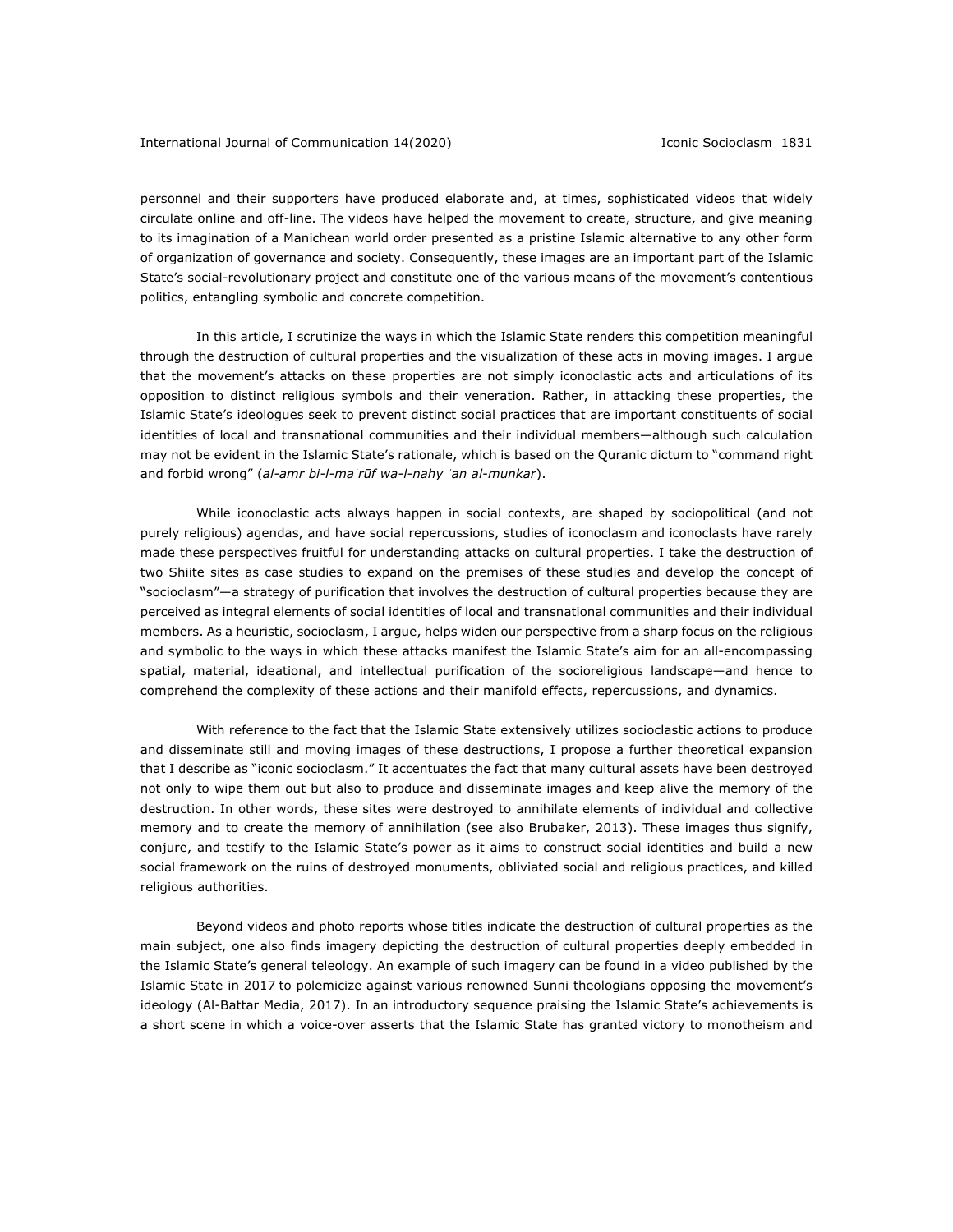destroyed idolatry (*naṣarat al-tawḥīd wa-hadamat al-shirk*) while a partially animated montage is shown. Viewers see two simultaneous motions: On the right-hand side, the minaret of a mosque that remains unnamed collapses, while a man dressed in camouflage holding the Islamic State's black flag rises from the ground to the center of the image (see Figure 1).



*Figure 1. Still from video Quṭāʾ al-Turuq (Al-Battar Media, 2017).*

Although it is a short scene in a longer video produced to bolster the Islamic State's claim on the prerogative of an authoritative interpretation of Islam's holy sources, the six-second composition paradigmatically illustrates the way in which the movement conceptualizes its own position in between the dialectics of *tawḥīd* (monotheism) and *shirk* (polytheism, idolatry). Presenting themselves as the vanguard (*ṭāliʿa*) empowered by God to restore and preserve the pristine creed of the Prophet Muhammad's community among contemporary Muslims, the Islamic State's ideologues claim to establish divine ordinances and, accordingly, exert legitimate social, political, and theological authority. Consequently, they frame the establishment of "true" Islam as a social-revolutionary project that is part of an eternal fight between *tawḥīd* and its antipodes. In their view, an implementation of true Islam consequently requires a violent purification of the earth from any material and immaterial manifestation of *shirk*, *kufr* (disbelief), and *ṭāghūt* (tyranny, literally juggernaut), leading to a complete transformation of all domains of society on both an intellectual and a material level. The short montage not only shows how one symbol replaces another; the scene illustrates the purportedly inevitable simultaneity of the emergence of a God-given order and the obliteration of its antipodes. The foundation of a purified society, represented by the warrior firmly holding the Islamic State's black flag, must be built on the rubble of those forces opposing pristine monotheism, represented by the collapsing minaret of the Shiite Jawād Husayniyya mosque in Tal ʿAfar, which is thought to have been blown up in July 2014 after the Islamic State seized control of the city.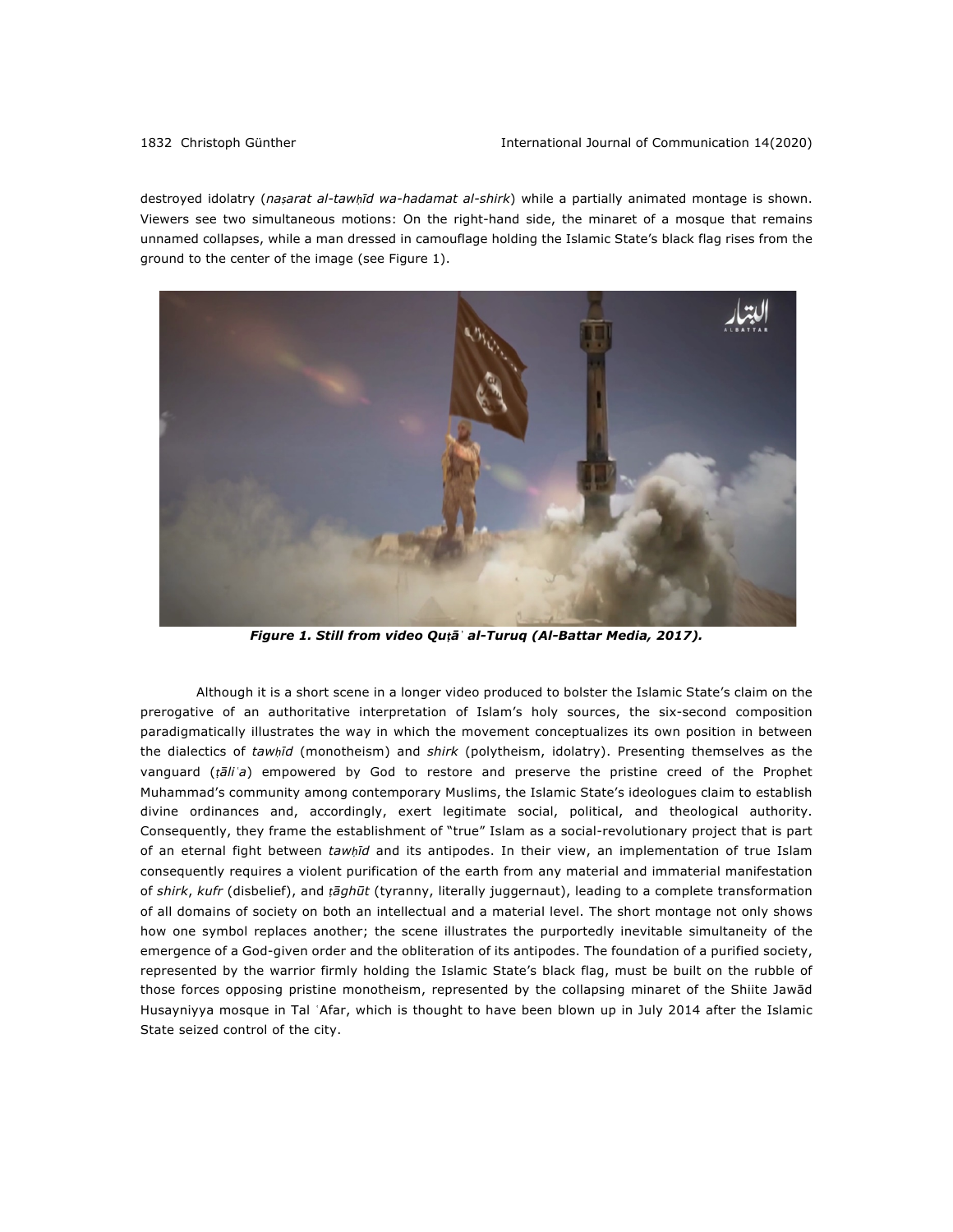#### **Commanding Right and Forbidding Wrong: The Construction of an Islamic State Identity**

To render the destruction of cultural properties as acts that conform to divine ordinances, ideologues of the Islamic State and its predecessors have used a variety of media. Justifications of these acts are deeply interlinked with the group's premise to recover the essence of pristine Islam, construct a specific sense of true Muslimness, and clearly define its boundaries. In their view, it is among the essential duties incumbent on Muslims to dissociate themselves from all instances of *shirk* and *kufr*. <sup>3</sup> The Islamic State's ideologues, bureaucrats, and fighters have built a force involved in a situation of conflict in Syria, Iraq, and other countries that emerges around theological claims, existential and ontological insecurities, and volatile social hierarchies. This situation of conflict thus far exceeds the system of violent struggles around social, political, and economic power between state and nonstate actors in the above-mentioned societies. Engaging in the construction and manipulation of social identities is therefore not ephemeral to the Islamic State's ideologues who seek to bolster the movement's military campaigns and guarantee the persistence of its social-revolutionary project (Perry & Long, 2016).

Categories of social identity such as Muslim, Sunni, Arab, Shii, Iraqi, and Syrian are resources that people use to make sense of reality. They provide short-cuts for (potentially complex) systems of beliefs, normative appeals, and orientations as they help people understand who they are, how they are related to others, and how they should behave in certain situations. However, the relation of these ontological resources to the sense of one's self is volatile, ambiguous, highly variegated, and determined, among other factors, by an individual's horizon(s) of experience in her or his social environment. The Islamic State's ideologues, whom I describe elsewhere as "entrepreneurs of identity" (Günther, forthcoming), use such categories as tools of communicative and cognitive structuring. They interlink these resources with their ideological framework to offer plausible and meaningful appraisals of social and political events and facts; "fortify" and essentialize specific categories of social identity; stimulate processes of social closure; inspire, shape, and orchestrate individual and collective behavior; justify a claim to power and various resources; and generate conformity to their vision of sociopolitical order.

Presenting the Islamic State as an elite force eager to establish a system of meaning and order that conforms to divine ordinances, the movement's ideologues have created a symbolic repertoire of concepts, social practices, and forms of cultural production. Its leadership appropriates and reinterprets specific concepts drawn from Islamic history such as the *shūrā* council, the oath of allegiance (*bayʾa*), and "the caliphate in the prophetic method" (*khilāfa ʿalā minhāj al-nubūwa*) to frame their vision of organizing governance and society in religious concepts. To activate the imagination of an ideal Sunni Muslim community, the Islamic State's ideologues have appropriated and developed social practices based on these concepts. Both concepts and social practices are reflected in and productive of a wide array of forms of cultural production such as poetry, vocal music, and new media (Hegghammer, 2017). The appropriation, creation, and dissemination of images play an important role because they appeal to various audiences across cultural and language boundaries and help the Islamic State distribute its messages in an emotionally effective way.

<sup>3</sup> See, for example, various texts produced in the Islamic State's *maktabat al-himma* publication series.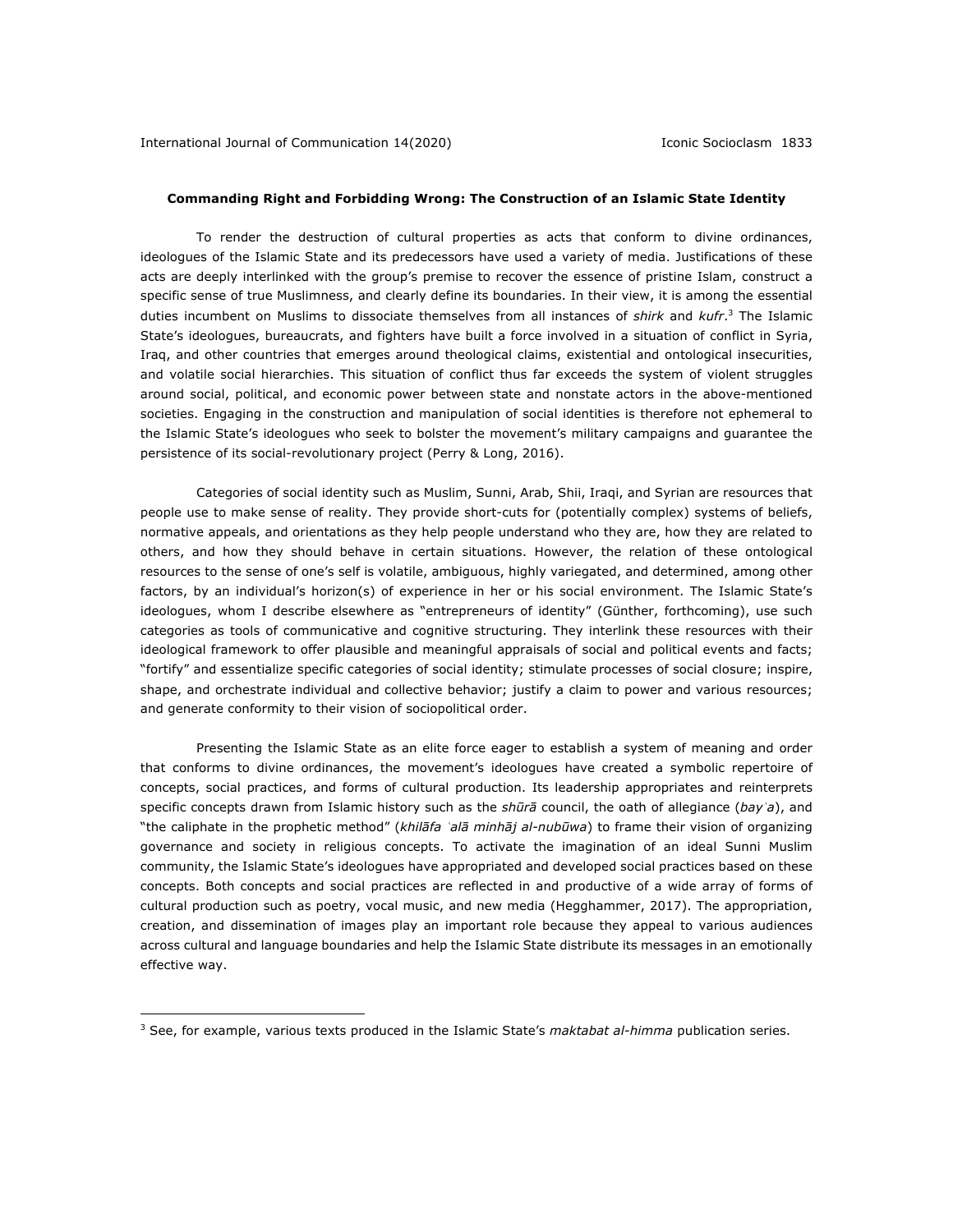In the Islamic State's holistic understanding, the fate of humanity is, to a great extent, determined by the dialectics of good and evil. The collision of *tawḥīd* and its opposites *kufr*, *ṭāghūt*, and *shirk*, then, becomes apparent in virtually all spheres of society and human action. To resolve these collisions of absolute monotheism and its material or immaterial antagonists, the Islamic State's ideologues propose a rigid application of the Quranic paradigm "to command right and forbid wrong". <sup>4</sup> They appropriate and reinterpret this dictum according to their ideological framework, using it to classify group norms and boundaries as well as to substantiate their claim for political power. Consequently, the movement declares the intellectual and physical rejection of any violation of divine ordinances through material and immaterial manifestations of *shirk*, *kufr*, and *ṭāghūt*, its leading principle, extensively enforcing its radical interpretations in various spheres of society to create maximum conformity to the Islamic State's rule and induce wide-ranging attitudinal and social changes.

A powerful configuration of social practices underpinning the Islamic State's efforts to create broad social changes can be seen in the work of the administrative and bureaucratic structures by which the movement institutionalized a form of "rebel governance" (see, e.g., Lia, 2017) in cities such as Mosul, Falluja, and al-Raqqa. The Islamic State's administrative staff, followers, fighters, and members of the *diwān al-ḥisba*<sup>5</sup> exert regulatory authority in the areas under the group's control by enforcing a strict code of conduct, pervading people's minds and day-to-day practices with the movement's ideology, and facilitating the intellectual rejection and material obliteration of any form of opposition to the Islamic State's claim for power and vision of a "genuine" Muslim society. In particular, the *muḥtasibūn* (those who enforce *ḥisba*) and their female counterparts in the *liwāʾ al-khansāʾ* have helped normalize the Islamic State's far-reaching interference into the sociolegal regulation of society, hence to stabilize its rule. Moreover, the work of these men and women has been documented in several photo reports and videos (see e.g., Nīnawā Province Media Office, 2015a), rendering the Islamic State's opposition to any deviation from its own ideal visible and tangible for local, regional, and global audiences.

#### **Obliterating Manifestations of Idolatry**

Beyond various forms of human action punished by the *ḥisba* as violations of divine ordinances, the Islamic State's *muḥtasibūn* acquired prominent roles in attacks on cultural properties, which the movement's ideologues had denounced as manifestations (*maẓāhir* or *maʿālim*) of idolatry. Internationally, the movement's attacks on ancient cultural properties (and their medialization in particular) have captured much attention (see, e.g., Cunliffe & Curini, 2018). However, attacks on internationally known ancient sites have been comparatively few. Several photo reports and videos show that the Islamic State has directed the power of its fighters against cultural properties that were primarily used by local religious communities, among them Christian churches and monasteries (Damascus Province Media Office, 2015a, 2015b); Sufi *zāwiyas* as well as graveyards (Maktabat al-Himma, n.d., 2014); Sunni mausoleums (Anonymous, 2016; Nīnawā Province Media Office, 2015a, 2015b, 2015c; Ṣalāḥ al-Dīn Province Media Office, 2015); Shiʿi

<sup>&</sup>lt;sup>4</sup> On the dictum and debates around it throughout Islamic history, see Cook (2002, 2003) and Van Ess (1991, pp. 387–390).

<sup>5</sup> On *ḥisba* as an institution and its use by the Islamic State, see Günther and Kaden (2016).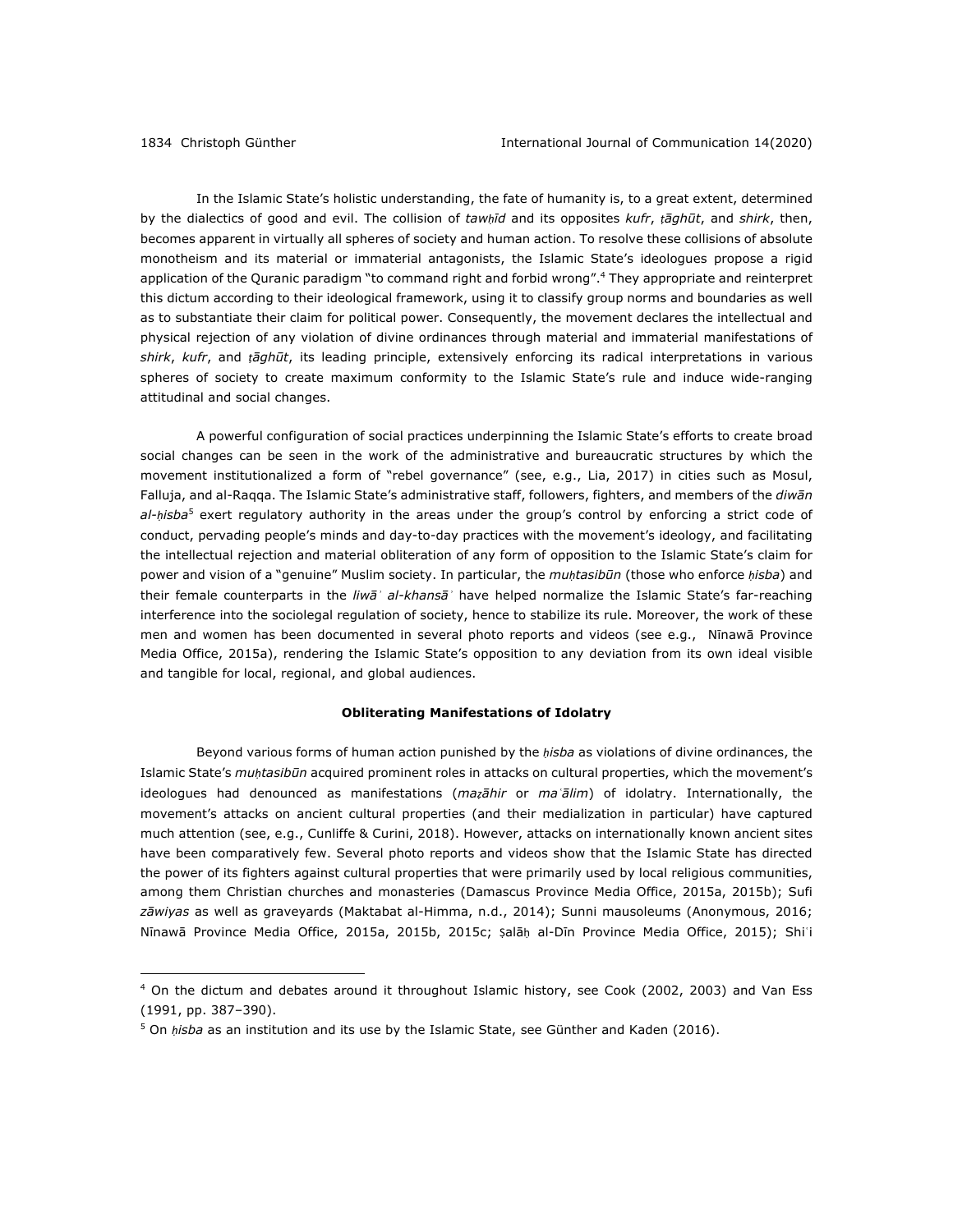mosques, shrines, and graveyards; and natural objects such as trees (al-Furāt Media, 2015).<sup>6</sup> The choice of cultural properties targeted by the Islamic State indicates the extent to which the movement prioritizes certain levels of conflict: Mostly affected are sites of Shiite religious practice and Sunni communities whose tenets and religious practices the Islamic State's ideologues denounce as heresy. By turning against these objects rigidly, the movement seeks to promote the idea of "pristine" Islam that must be recovered and (re)enforced by the vanguard (*ṭalīʿa*) that is the Islamic State in its self-conception.

I will discuss the implications of this strategy below, but it is important to note that the movement has framed its attacks on any site considered a manifestation of idolatry in largely similar terms. It does not differentiate between wider concepts of veneration, honor, or respect but rather subsumes them under the rubric of "worship" (*ʿibāda*), regardless of whether the cultural property attacked was an ancient temple complex, a monastery, a mausoleum, or any other site used for religious practices, from graveyards to trees. In its videos, the Islamic State uses a documentary mode to show the destruction of cultural properties. Most videos present a male Islamic State official who, standing on-site during the ongoing operation, frames the necessity for the destruction in religious language. The official emphasizes that, by following the divine ordinances and the example of the Prophet Muhammad, the Islamic State is left with no choice but to destroy these properties, because they are manifestations of polytheism. Furthermore, the viewer experiences a multisensory account of the obliteration. The videos show footage of the respective sites before the destruction and then document the destruction itself. The speakers' verbal explanation, specific *anāshīd* that are used in almost all such films, as well as the sounds of the destruction substantiate and aurally complement the visual documentation. In these videos—and in several texts and audio files the movement's ideologues and representatives use the attacks as an opportunity to link their claim for "classificatory power" (see Müller, 2018) to the call to destroy these sites. They define and appraise characteristics of "genuine" Muslims adhering to *tawḥīd* as opposing traits of those communities that practice *kufr* and *shirk*.

The verbal and visual narration in these videos defines "landmarks of idolatry" (*maʿālim al-shirk*) as epitomes of eternally powerful forces, which lead people astray from the "right" path of *tawḥīd*. The destruction of these sites is thus conceptualized as an essential precondition for the establishment and dissemination of monotheism and "the right creed" (*al-ʿaqīda al-ṣaḥīḥa*).7 The rationale presented by the Islamic State's ideologues thus frames their endeavors as reformative acts aimed against any site, object, and practice that could be interpreted as worshipping of icons or idols instead of the one God. Focusing on

<sup>&</sup>lt;sup>6</sup> It is not possible in this article to provide a comprehensive overview of the destruction of cultural properties at the hands of the Islamic State. Isakhan and González Zarandona (2017) as well as Beránek and Ťupek (2018, pp. 178–186) offer surveys on incidents and point to further literature. Detailed information on single incidents can be found at http://monumentsofmosul.com , http://www.asor-syrianheritage.org/ and https://gatesofnineveh.wordpress.com/.

 $<sup>7</sup>$  The Islamic State's ideologues use the notion of the timeless struggle between monotheism and its</sup> antipodes to identify their own thinking and action as a continuation of what God's prophets have done before. This is particularly evident in their reference to Abraham (see Nīnawā Province Media Office, 2016), which was also a prominent trait of the destruction of the Buddha statues in Bamiyan at the hands of the Taliban (Elias, 2013).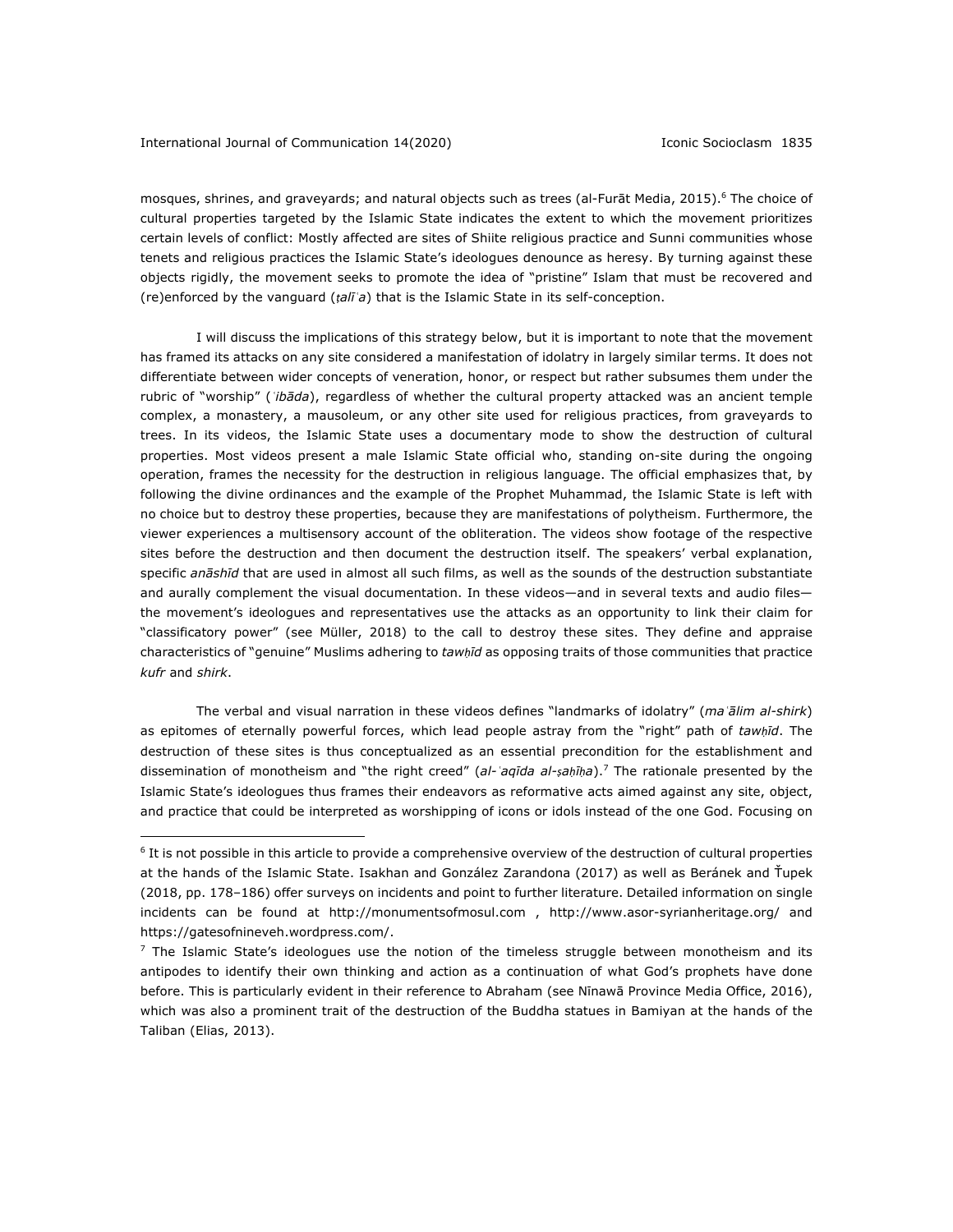such a rationale that is grounded in religious terminology, much scholarship has scrutinized such deeds in both the past and present in a field of study in art history called *iconoclasm*. Studies in iconoclasm and iconoclasts examine historical events, modes of behavior, ideologies, and attitudes toward images with various agencies, motivations, and intentions in relation to different historical periods, incorporating diverse meanings from the simple hiding and "whitewashing" of images to their complete destruction (see Chapman, 2018, pp. 3–31).8

Iconoclasm in its modern understanding refers to the destruction of images and initially denoted a period in Byzantine history in the seventh and eighth centuries CE. Both the term and the concept have long been associated with discursive and material struggles around the value, meaning, and attributed power of images in the domain of religious (mainly monotheist) doxa, practices, and imaginaries (Brubaker, 2012; see also, e.g., Aston, 1988/2003). For this reason, iconoclasm is often understood as "a religious phenomenon generated from a position of belief and right action as defined within that belief system" (Apostolos-Cappadona, 2005, p. 4282) that centers on "the intentional desecration or destruction of works of art, especially those containing human figurations, on religious principles or beliefs" (p. 4279). Boldrick (2013) takes a more general approach and highlights the embeddedness of such acts in a symbolic order, suggesting that iconoclasm can be understood as "the deliberate breaking or infringement of the physical integrity of culturally significant images and objects . . . including sites and landscapes as well as other objects and artefacts that possess a symbolic power" (p. 2).

Acts interpreted as iconoclasm can be traced throughout human history, where we see that "the history of an icon includes repeated and overlapping moments of contestation, appropriation, damage, restoration and amnesia" (Rambelli & Reinders, 2013, p. 40)—all of which affect an icon's physical state, context, or meaning. Richard Clay (2012) also highlights this transformative function of iconoclastic acts and pursues a semiotic approach when he conceptualizes iconoclasm as "a form of material sign transformation with communicational intent" (p. 277), employed by "iconoclasts [who] were sophisticated coders, as well as decoders, of signs and spaces" (p. 240). As an act of communication, such transformative reactions to material culture often take place not only against a complex backdrop of cultural, economic, social, and political narratives, discourses, claims, and power relations; they are also primarily embedded in the intellectual framework of (and are comprehensible in relation to) these contextual factors (Elias, 2013) and are intended to be discerned and understood by others, calling them to react to the transformation of symbolically valued images, certain objects, and entire sites. In sum, ideas of representation and symbolism seem to be key to understanding the epistemological access that iconoclasm as a heuristic provides to human action and interaction.<sup>9</sup>

<sup>&</sup>lt;sup>8</sup> It is not possible in this article to provide an extensive survey of the rich amount of scholarship on the concept of iconoclasm. I will neither discuss matters pertaining to the history of images in Islam, Muslim debates on the tension between monotheism and the production of images, or even the cliché of Muslim iconoclasm—all of which have received ample attention elsewhere (e.g., Crone, 1980; Elias, 2012, pp. 100– 138; Gruber, 2019; Hodgson, 1964; Naef, 2007).

<sup>&</sup>lt;sup>9</sup> This is not to negate the works of many scholars who draw attention to, for example, the inherently creative, constructive, and performative dimension of historical and contemporary (particularly artistic) acts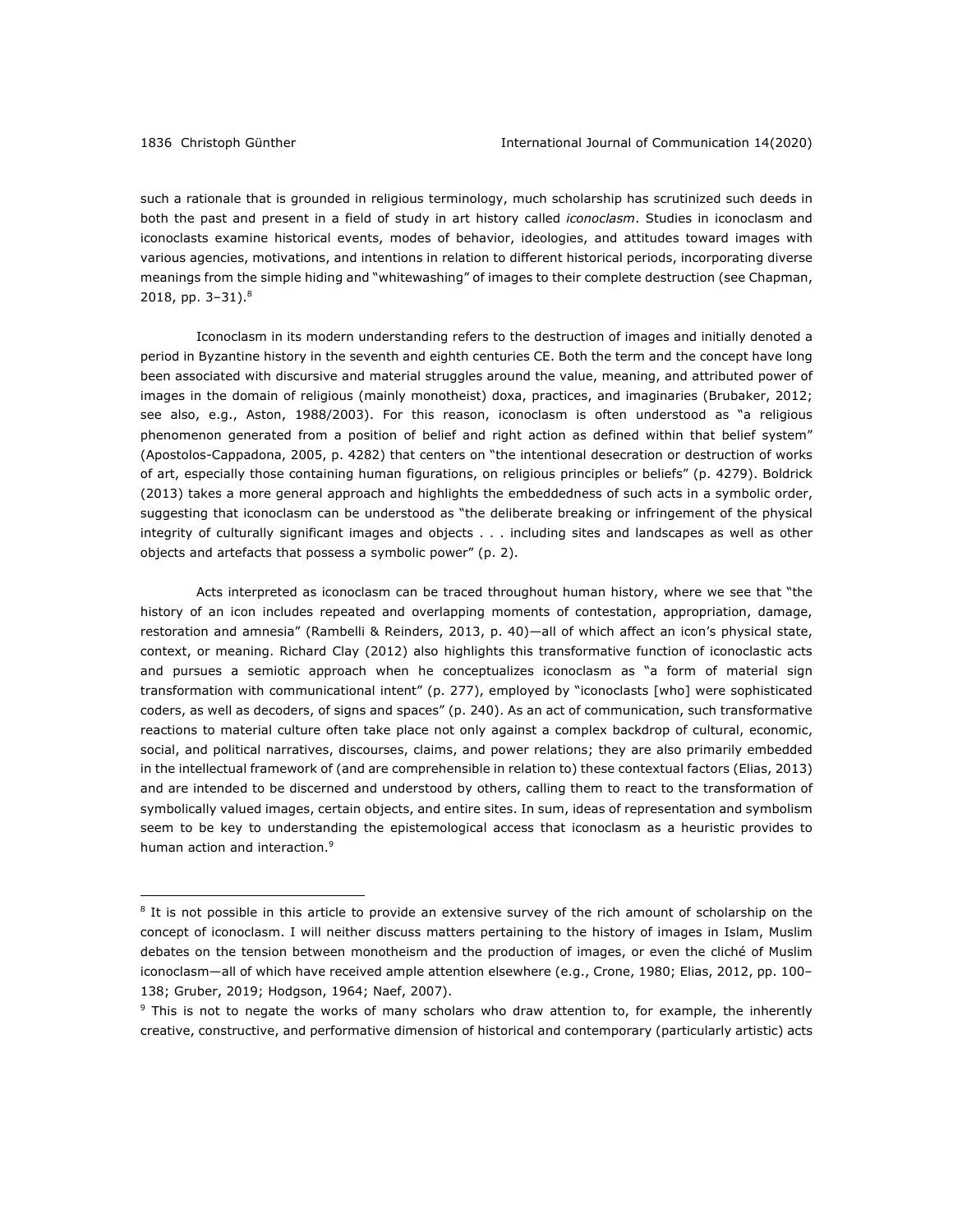While iconoclastic acts always occur in relation to social contexts, are shaped by sociopolitical (and not purely religious) agendas, and have social repercussions, studies of iconoclasm and iconoclasts have rarely made these perspectives fruitful for understanding attacks on cultural properties. I propose the concept of socioclasm to discuss some examples of the destruction of symbolically valued images, objects, and entire sites by followers of the Islamic State. Building on, rather than seeking to replace, the notion of iconoclasm, I develop socioclasm as an expansion of what I have identified as the main epistemological traits of studies of iconoclasm and iconoclasts. I expand the focus from the realm of the religious and symbolic to the social representative quality of these signifiers. My proposal centers on the significance of concrete objects and sites for specific social practices—hence for the establishment, retention, and transformation of people's knowledge about who they are, how they are related to others, and how they should react in certain situations. I argue that the concept of socioclasm accentuates the ways in which processes of discursive sign transformation and material sign transformation (Clay, 2007, 2012) are related to the domain of the social. Moreover, it allows for a comprehensive understanding of the social implications of acts intended to transform the socioreligious landscape through the destruction of properties whose material and symbolic qualities are integral parts of the social identities of a given community, thus preventing specific social practices that are inextricably linked to specific sites.

#### **Targeting Manifestations of Idolatry as Integral Elements of Social Identities**

Earlier I described a glimpse at the destruction of one such site: the Jawād Ḥusaynīya in the town of Tal ʿAfar in northwestern Iraq. This holy site had been one of several places of worship that were destroyed by the Islamic State in and around Tal ʿAfar between June 24 and June 26, 2014 (Danti et al., 2015, pp. 54–89). Probably named after its donor, Muḥammad Jawād al-Barzanjī (b. 1952),<sup>10</sup> the mosque was adjacent to a complex that housed a shrine designated to the memory of Sa'd b. Muslim b. 'Aqīl<sup>11</sup> and a cemetery. As spaces used for communal prayers and religious learning, both sites were vital elements of local Shia Muslim religiosity and social life. Furthermore, they had a specific significance for Shiite community building that extended beyond a purely local context. Parts of their complexes were also allocated as *ḥusaynīyāt*, which are spaces that usually provide a special setting for the collective mourning of the martyrdom of the third imam of the Shia Ḥusayn Ibn ʿAlī (d. 680), mourning the deaths (or celebrating the birthdays) of other imams, offering space for a wide range of other religious and social practices, and serving as hostels for pilgrims to Shiite shrines (Sindawi, 2008, p. 365).

The complex that harbored these sites is exemplary for many other properties that were targeted by the Islamic State, because we can identify it as a space where social function and symbolism amalgamate in the realm of religious practice and community formation. Such sites provide a space where members of a religious community—a social collective "that is tied to neither blood nor locality" (Turner, 1974, p. 201) manifest role and status and create personal bonds of *communitas* during services, prayers, religious

of iconoclasm (see Fleckner, Steinkamp, & Ziegler, 2011; Gamboni, 1997; Münch, Tacke, Herzog, & Heudecker, 2018).

<sup>10</sup> The site is also named *jāmiʿ al-sayyid Jawād al-Barzanjī*.

 $11$  According to unverifiable local Shia sources, the shrine was probably erected in 1142/532 AH and is designated to the memory of Saʿd b. ʿAqīl b. Abī Ṭālib.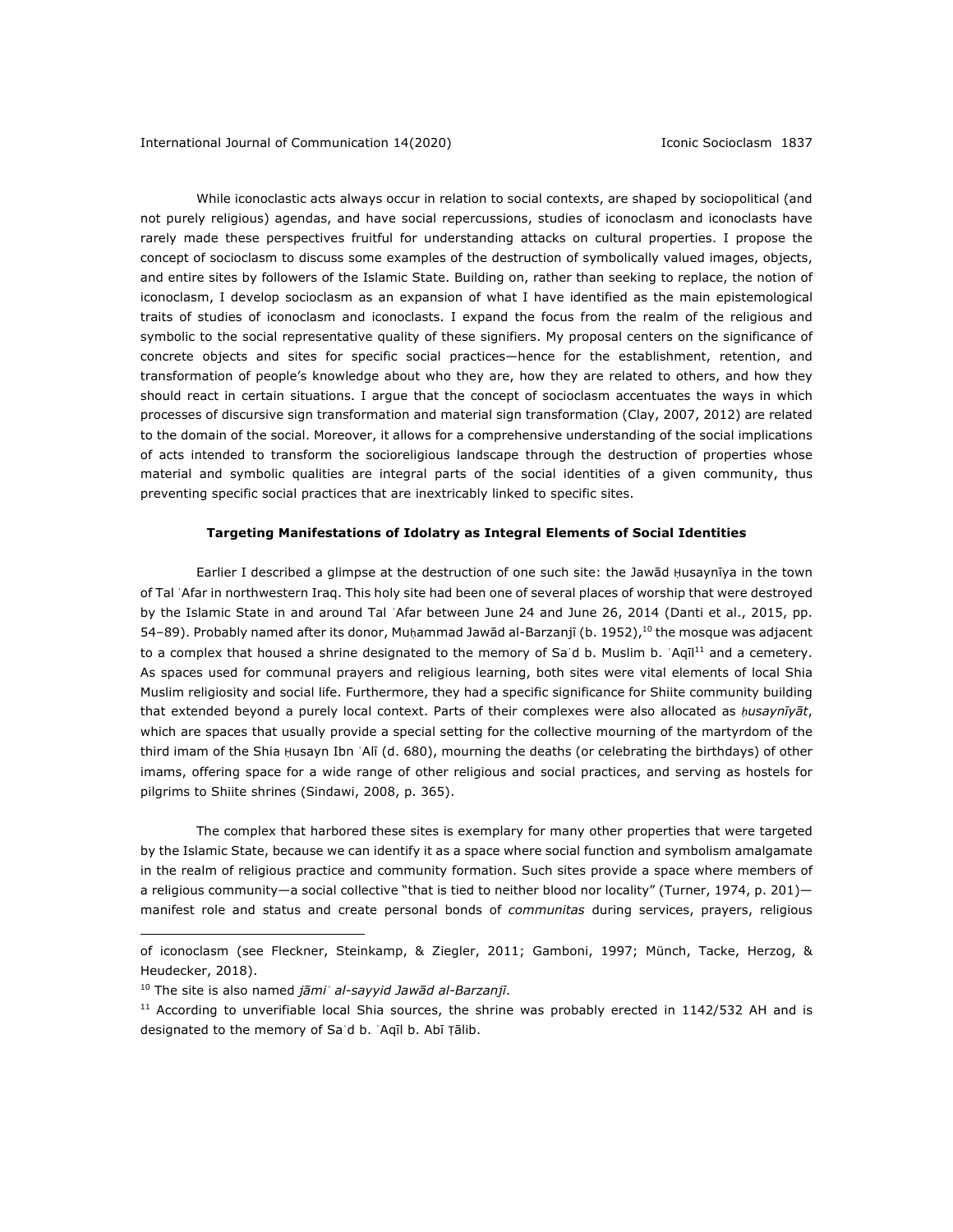education, charitable activities, and much more.<sup>12</sup> Architectural elements and other visible characteristics demonstrate that these sites are built, preserved, and visited as "signs of belonging in shared memory" (Mieth, 1988–2001, p. 135). Soon after it blasted the complex, the Islamic State issued a photo report capturing the destruction of both sites, describing the attack as "destruction of the Ḥusaynīya temple" (*maʿbad ḥusaynīya*; see Danti et al., 2015, p. 55). On the surface, this caption provided the justification for the sites' obliteration; in the Islamic State's view, the sites were used for idolatrous forms of worshipping Ḥusayn and must be obliterated in accordance with the principle of *al-amr bi-l-maʿrūf wa-l-nahy ʿan almunkar*. In emphasizing their designation as *ḥusaynīyāt*, however, the authors asserted that the meaning of these sites for the Shia extended beyond the realm of the symbolic since they provided spaces for assemblies that linked individual believers to their immediate social collective and helped shape their social identities as members of a wider community. This suggests that the Islamic State's ideologues had a sense of the value of such sites for the cohesion of the Shiite community at large and the social identities of its individual members.

Because the sites were used as *ḥusaynīya*, they also were destinations of pilgrimages and attracted people from various locations. Pilgrimage sites in general are of great value for both the collective identity of religious communities and the social identities of individual believers. In this sense, small sites with local significance as well as places that are visited by people from across the globe all "matter to *people* because they tell the story of who we are, where we've come from, and who we wish to be" (Mulder, 2016, p. 6; emphasis in original). These stories are shaped by religious authorities and institutions who "ground themselves in sacred sites and gain power and prestige by promoting certain religious narratives through the embellishment or creation of holy places" (Pinto, 2017, pp. 64–65) as well as through the formation and medialization of bodies of knowledge that evolve around these places. A case in point is a twin shrine in the Syrian town of al-Raqqa, which was destroyed by the Islamic State after it seized control over the city in early 2014 (Reuters, 2014).

The twin shrine housed the tombs of Uways al-Qaranī and ʿAmmar b. Yāsir, who were contemporaries of the Prophet Muhammad. $13$  The shrine had been visited by local tribes who consider themselves descendants of Ḥusayn, whereas "intellectual circles linked to the traditional urban notable families [saw it] as a *lieux de mémoire* of Raqqa's urban identity" (Pinto, 2007, p. 123). Similar to many other religious sites that were (re)built under the reign of Hafez al-Asad, the twin mausoleum had been "built by the al-Assad family, supported by the Ayatollah Khomeini, to honor the tombs of two seventhcentury Shia martyrs from the First Islamic Civil War" (Hall & Noyes, 2014, para. 7). Although visits by local Sufi communities continued, under regime protection the shrines were "Persianized" in their exterior decoration and architecture and became an established site of pilgrimage for Shiites from across the region. The shrines grew into "objects of conflicting territorialities" (Ababsa, 2001, p. 647) as their expansion was resented by local notables who identified an appropriation (and resignification) of the mausoleum by the

<sup>12</sup> Both social modalities—that is, structure and *communitas*—are part of what Tönnies (2019) has termed *Gemeinschaft*. Also see Turner (1974, pp. 201–208).

<sup>&</sup>lt;sup>13</sup> It is believed that Al-Qaranī and b. Yāsir were killed at the battle of Siffīn fighting on the side of 'Alī against the Umayyad governor Muʿāwiya.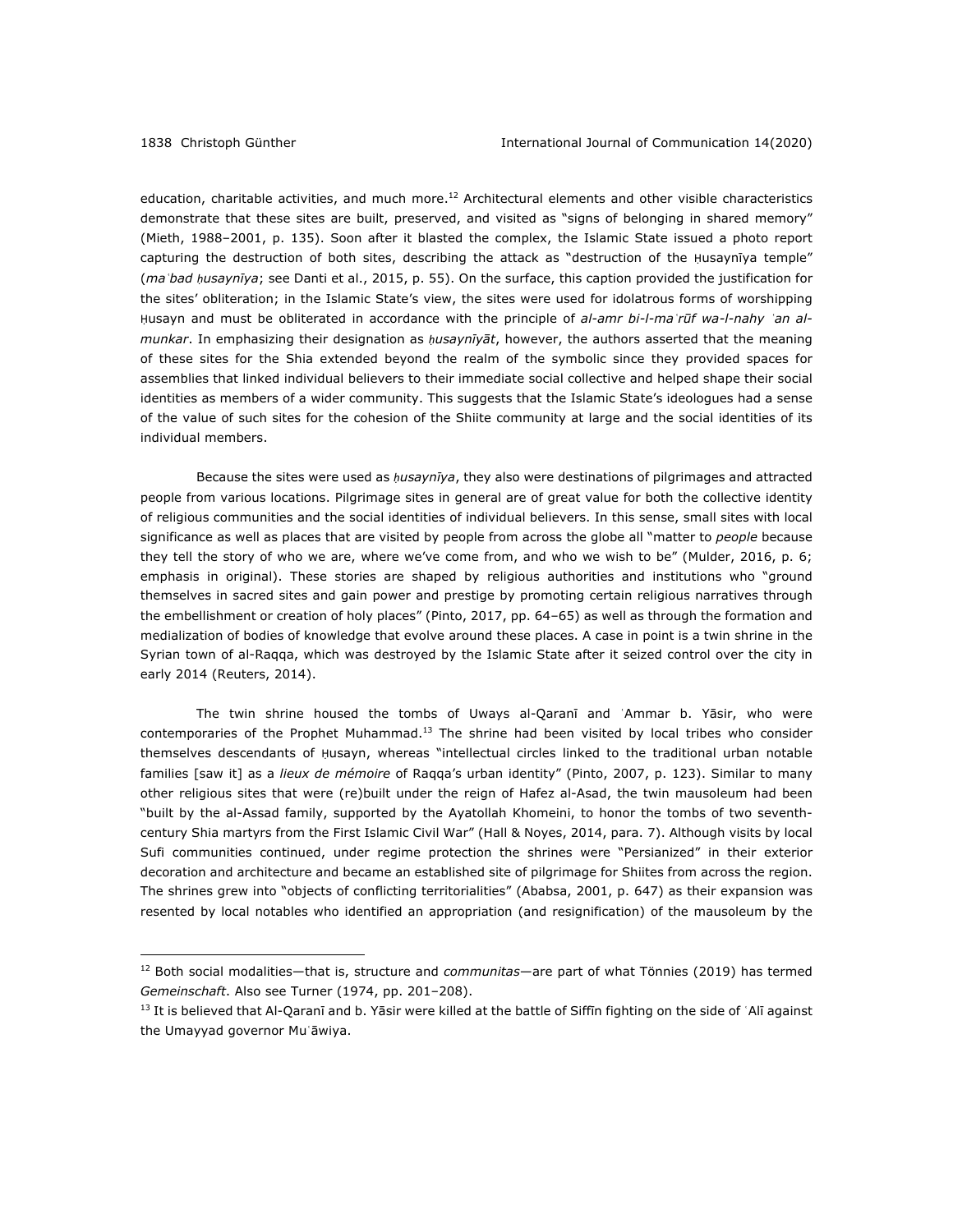regime and "by a religious community they view as 'foreign' (the Shiʿi)" (Pinto, 2007, p. 123; also Ababsa, 2001, 2005). The increasing stream of (mostly Iranian) pilgrims into the city also sparked socioeconomic changes (Ababsa, 2001, p. 648), so that an elaborate economic and social infrastructure evolved around the shrines, providing direct and indirect income-earning opportunities for the local populace. Such social infrastructure increases the outreach of religious institutions and authorities through the establishment of schools, community centers, and charitable institutions for the general population, hence establishing loyalties that extend beyond membership in a religious community. Furthermore, an intellectual environment is built around many such sites in the form of seminaries and other institutions of religious learning as well as book shops, which are also grounded in the "charisma" of the site and pilgrims' activities.

As this and many other examples in Syria show, the Syrian regime and its Iranian allies used Shi'i holy places to build social identities around a sense of transnational bonds and commonality among Shiites across the region. However, in order for the appeals of these entrepreneurs of identity to be accepted (to a certain extent at least) by those people who likewise shape, circulate, appropriate, further develop, and animate these narratives, they must actively make the stories that are manifested in the site part of their self and embed them into their subjectivities and their own religious imaginaries. They are the ones who seek (and answer the call of) these sites, open themselves to the topographical and architectural configuration, experience with all their senses the religious sacra preserved in them, attribute a charismatic aura to these sites and objects, navigate their way through the "web of rules and representations that establish certain locations" (Pinto, 2017, p. 63), and process their interactions with other people en route and at the place itself.

It is through these encounters and human interactions that such sites become more than markers; they become meaningful elements of one's social identity. Although people rarely set aside their social status during a pilgrimage, such journeys and the collective practices performed during them help dilute or attenuate social hierarchies between pilgrims, because they allow for shared emotions and experiences that establish bonds between individuals and groups of people visiting the same site at the same time, following similar routes, engaging in similar religious practices, wearing similar clothing, and buying similar accessories on-site.<sup>14</sup> Holy sites, collective practices, and the environment surrounding them create "the experience of a diffuse solidarity that transcends social and cultural differences" (Pinto, 2007, p. 109) and help people construct bonds with and loyalties to other members of their community, both living and deceased.

Many of the elements I have described so far indicate that holy sites in general and sites of pilgrimage in particular are constitutional elements of the collective identities of religious communities. They provide spaces for a wide range of religious and social practices as well as social infrastructures that emerge around them. Operated by religious institutions and authorities and frequented by a broad variety of believers, the sites become embedded in an individual's horizon of experience, intellectual advancement, and personal memories, shaping narratives about one's spiritual journey as well as the development and consolidation of people's "ontological security" (Giddens, 1991) in relation to a given social collective. They

<sup>&</sup>lt;sup>14</sup> One may consider this a process in which instances of linking social capital and bonding social capital (see Putnam, 2000) become entwined.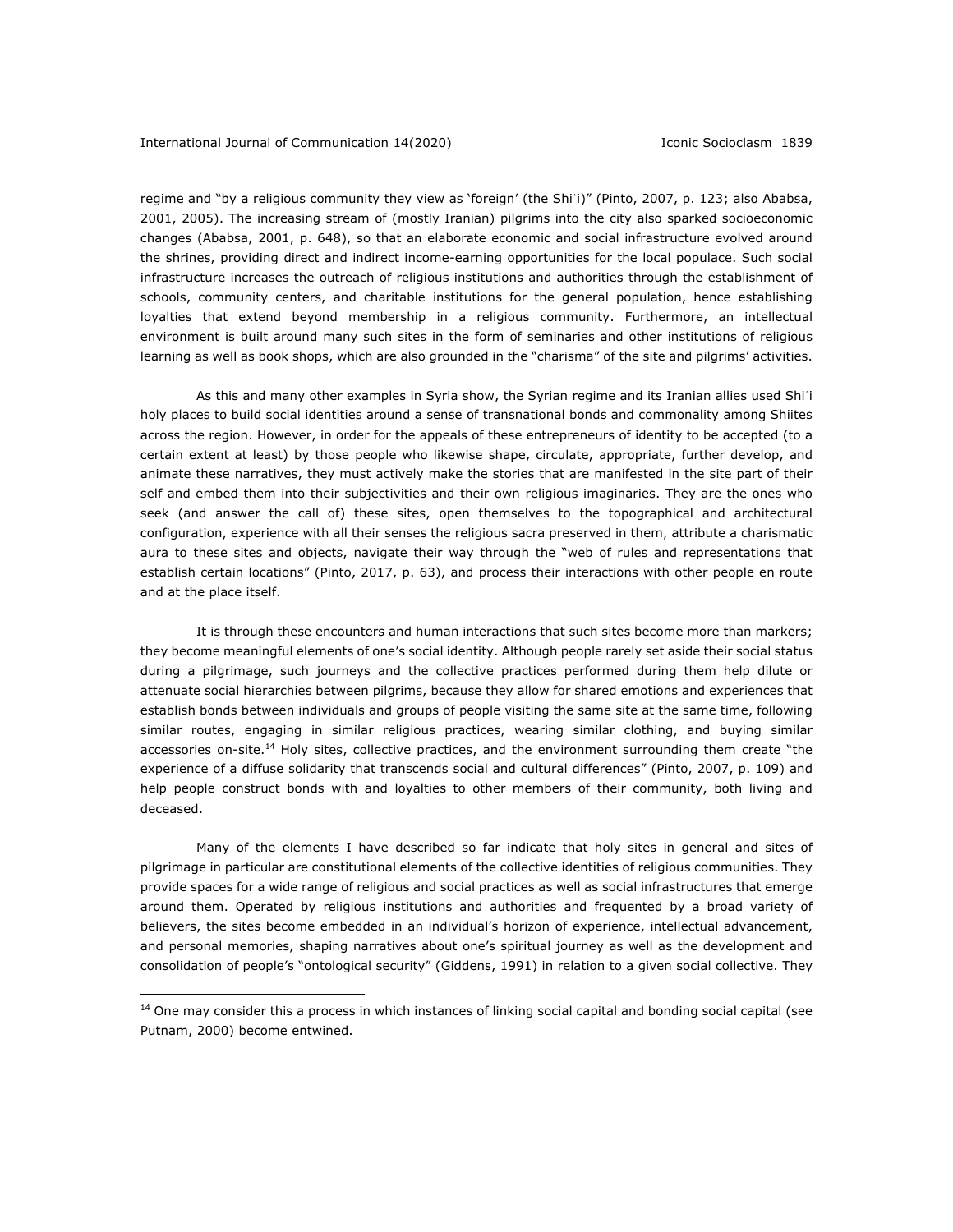thus help produce a self-assertive power, which is nurtured and perpetuated by the experience of an identity-creating fusion of individual, place, and ritual through practices linked to the specific site. In this perspective, such sites cease to be mere symbolic or physical representations, but rather constitute the social collective to a significant extent, or even become the groups themselves.<sup>15</sup>

When Islamic State fighters destroyed the twin shrine on March 26, 2014, they attacked a site that displayed "a hybrid symbolic dimension of identity and religion" (Ababsa, 2001, p. 657) created through the expansion of Iranian religiopolitical influence in Syria since the early 1990s. Through the obliteration of the shrines, the Islamic State thus, albeit in reverse, acknowledged and reasserted the identification of the signifier (the mausoleum) with the signified (the Twelver Shia and its Iranian representatives) on a symbolic level. On a sociopolitical level, however, the attack aimed to repel "the hateful *rawāfiḍ*"16 by destroying the social representative quality of the site and the web of social relations between pilgrims and locals that had evolved around it. From the Islamic State's perspective, targeting these sites, I argue, is thus equal to targeting the community at large, because members' social identities are deeply entangled with (and built in relation to) these sites. The movement targeted properties that not only offer space for rituals and other practices, religious learning, and community building but also are valued for their significance for individual and collective identities.

As the above description of the cultural properties suggests, sites of pilgrimage often provide a setting for more than one rite of passage. The belief in the beneficent forces that permeate certain places (and the traditions upholding these beliefs) may not only bring people to conceive of their pilgrimage as a transitional process that transforms their self in relation to many dimensions of the religious and the social but also may prompt people to seek for a burial at these sites such that we find cemeteries often located near sacred places. Pinto (2017, p. 62), for example, notes that people from all across Iraq have their bodies sent to Najaf to be buried in the holy ground that is impregnated with baraka, a beneficent force that is transmitted through the Prophet Muhammad's descendants and emanates from the belief in the physical presence of a human body that is both a symbolic and literal representation of a person and his or her traits. This belief potentially affects both the bodies and minds of visitors who can set themselves in relation to this person. It also reinforces links between the deceased and the whole Shiite community and amplifies the idea of its continuity throughout time. Importantly, this accounts for the bereaved to whom a burial is a social practice that is inextricably interwoven with her or his individual and collectively shared sense of memory, religious imaginaries, and sense of belonging to a community that continues throughout time.

By destroying shrines, graves, and cemeteries, the Islamic State targets both the veneration and the burial practice and their significance for the ontological framework of the respective communities (e.g., Maktabat al-Himma, 2014; Ṣalāḥ al-Dīn Province Media Office, 2015). In some cases—for example, with the

<sup>&</sup>lt;sup>15</sup> In this regard, Elias (2012) draws on Gadamer (2004, p. 137) and reminds us of the ontological communion that any religious image has with what it represents. Hence, the affective relationships that people develop with the represented "are the ultimate determinants of the value of a religious image" (p. 41). On the fusion of the signifier and the signified, see also Freedberg (1991).

<sup>16</sup> *Rāfiḍa* (pl. *rawāfiḍ*) is a derogatory term mainly used today in Sunni polemics against the Shia. However, the history of the concept reflects political issues and schisms within Shiite Islam itself.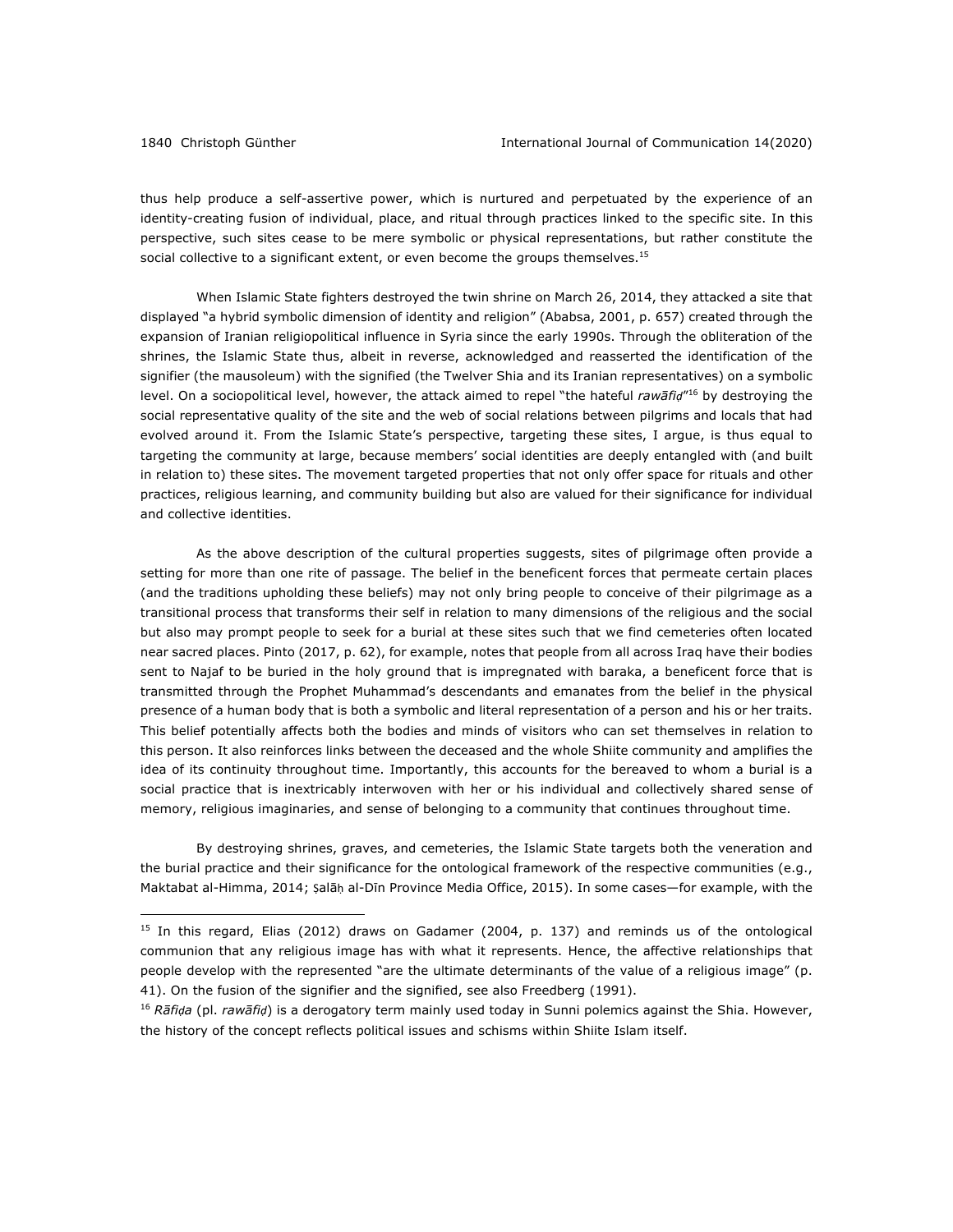destruction of the twin shrine of Uways al-Qaranī and ʿAmmar b. Yāsir in al-Raqqa—the Islamic State did not content itself with destroying the site of veneration. The movement's claim for purification went so far as to exhume the mortal remains from the tombs and remove them before its fighters blasted the gravesite.<sup>17</sup> Their purification strategy was all-encompassing. By blasting the gravesite and removing the remains of the saints, the Islamic State meant to temporarily prevent certain social and religious practices such as pilgrimages and saint veneration. In addition, by transferring the actual object of veneration to an unknown place, they aimed to do away with any worship related to a particular object or person at a particular place once and forever. By wiping out a shrine and graveyard, the Islamic State's socioclasm aims to prevent the veneration of saints and adherence to beliefs in beneficent forces that induce the attribution of charisma to a certain site. Moreover, the attacks are directed against burials as social practices through which contemporaries can build a social identity by relating their sense of self to a wider community to which they are bound by neither blood nor locality.

#### **Iconic Socioclasm**

Visual accounts of destruction such as that described above may powerfully affect various audiences. Arguably, in situations of conflict in particular, still and moving images are not produced to simply symbolically represent or display reality but rather help sociopolitical actors create it in the first place.<sup>18</sup> These images thus not only resemble the facts they represent and illustrate and reflect an established meaning. Additionally, images will only become powerful instruments with and through which people act if they evoke an immediacy of experiencing the depicted (reinforced by sounds and/or verbal messages), reduce the complexity of the context, and direct the viewer's attention to specific messages. Thereby, images might help eliminate the conscious separation between image and object and hamper viewers' reflection on the depicted practices and context. This, in turn, might impede the viewers' ability to cognitively distance themselves from what is seen.<sup>19</sup> In this sense, it can be argued that the Islamic State's ideologues have designed and disseminated photo reports and videos in a particular way that they will be remembered for a lifetime by the respective public as formative images (Bredekamp, 2003) that evoke immediate (re)action, because they contain a sense of presence of the Islamic State even if it is not physically tangible.

Images of these destructions are thus not merely "symbolic sites of struggle" (Maasri, 2009) or "artefacts of ideological discourse" (Harmanşah, 2015, p. 173); nor do they resemble the dominance gesture of a "symbolic sectarianism" (Isakhan & González Zarandona, 2017), which ought to demonstrate the Islamic State's power and its opponents' vulnerability. Rather, the Islamic State seeks to produce formative images that have such powerful and immediate effects on the targeted audiences that they cannot be

 $19$  Bredekamp (2015, pp. 60–64) and others refer to this process as "image act." See also Feist and Rath (2012).

<sup>17</sup> Another example of an exhumation can be found in the case of the tomb of Ḥujr b. ʿAdī al-Kindī. In this context, Chapman (2018, p. 21) reminds us of the similarities between attacks on the human body and on images.

 $18$  Flood (2016) succinctly characterized the image operations of the Islamic State around destructions of cultural heritage as "idol-breaking as image-making." Bredekamp (2016) also argues that the destruction of the Palmyra amphitheatre and the executions that were filmed there were primarily done to produce images and create a certain reality in the first place.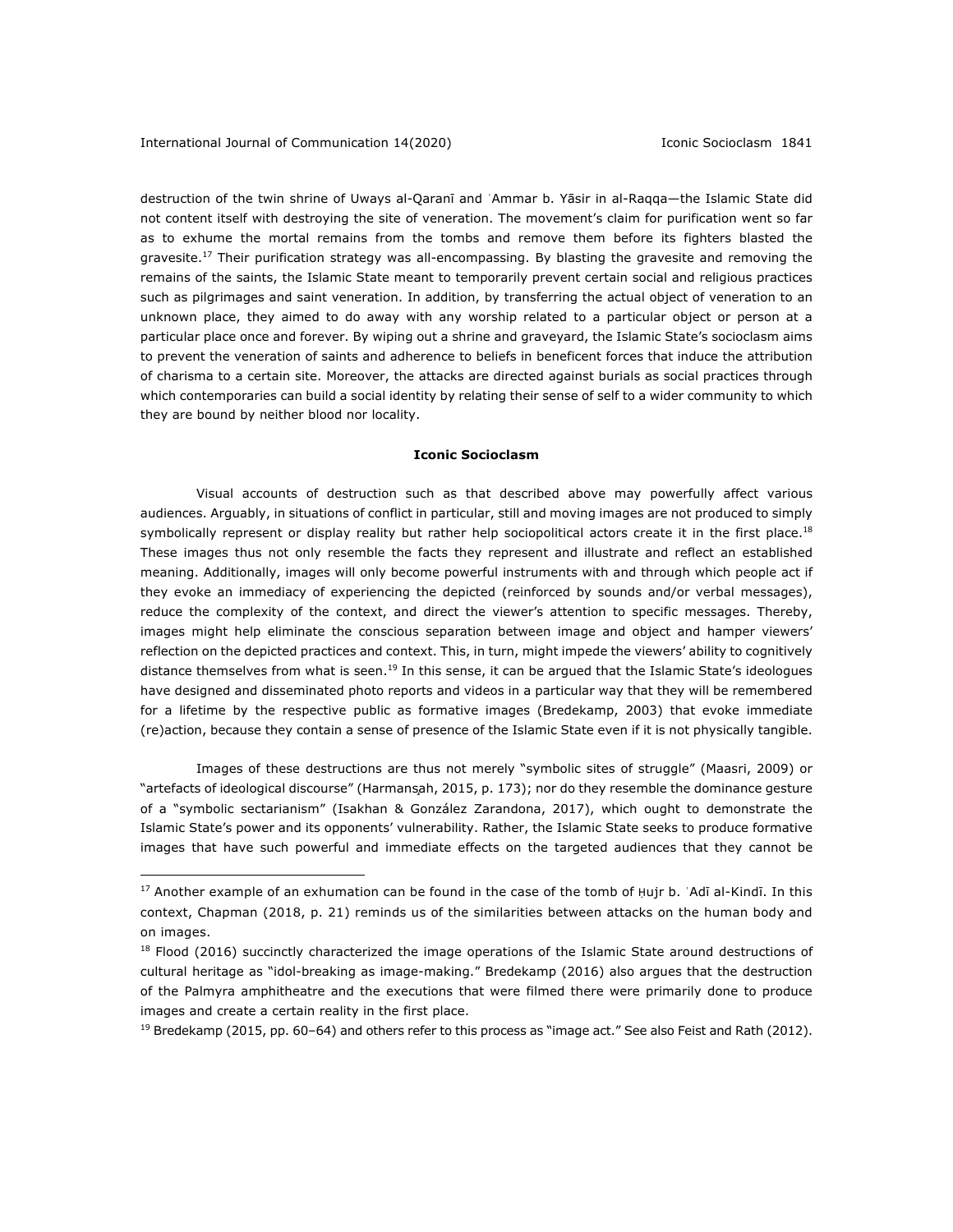ignored. These images support the Islamic State's narrative of an intractable and everlasting conflict between Sunnis and Shiites, further tendencies of dehumanization and deindividuation, and feed into preexisting fears and prejudices.

These (moving) images are part and parcel of the Islamic State's socioclastic actions and strategy. They manifest the "subconscious reconquest of identity" (Campion, 2017, p. 36) embedded in the group's visual, verbal, aural, and textual rhetoric that is employed in the display of violence against cultural properties. Presenting itself as an authority striving for a comprehensive purification of the socioreligious landscape, image production around these obliterations is itself a vital part of a strategy that aims to make social and religious practices impossible once and forever and quash the ideas and intellectual debates evolving around them. The Islamic State does not view the spatial, material, and ideational dimension of deviant practices as mere representations. Rather, such practices are understood as integral elements of the respective religious communities, which constitute themselves as a social group through collective practices, religious assemblies, pilgrimage sites and their social infrastructure, shared symbols and historical memories, and the intellectual reflection thereof. Similarly, this applies to the function of clerics and religious scholars who are indispensable for the collective identity and self-conception of religious communities as mediators of religious knowledge as well as through offering guidance and counsel to believers who might identify with them. The destruction of cultural properties, the killing of these people, and the (albeit indirect) obliteration of social infrastructure creates, at least temporarily, a void impacting the respective community on a social level. The Islamic State produces images of these destructions to etch the memory of these effects and the sense of their fatality into the minds of individual members of the affected community who define their social identities in relation to holy sites.

#### **Conclusion**

The Islamic State understands the establishment of its rule as being based on a missionary, socialrevolutionary impetus and the claim to an absolute assertion of its own interpretation of Islam as the only "genuine" representation of divine ordinances. To enforce this claim on an intellectual, practical, and material level necessitates an all-embracing purification of society. During its heyday, the Islamic State's ideologues not only defined the caliphate as a distinct form of organizing authority, society, and human conduct in contrast to forms of socialization deemed illegitimate. Taking the Quranic dictum "to command right and forbid wrong" as a guiding principle, they also called to physically turn against any material and immaterial manifestation of monotheism's antipodes *shirk*, *kufr*, and *ṭāghūt*. Consequently, as it seized control over vast territories in Iraq, Syria, and elsewhere, the movement also started targeting ancient sites, sites of religious practices of religious minorities as well as mosques, shrines, tombs, natural objects, and surrounding infrastructures that serve social and religious practices deemed deviant.

Taking the Islamic State's attacks on Shiite holy places as a case in point, I have proposed that the attacks suggest the group's recognition of ontologically relevant attributions of cultural properties and of an ontological communion at work in the interactions of people at and with these properties. Attacks on these sites can hence be understood as attacks on the self-understanding of the attacked community and its individual members. Consequently, threats to the group may also be perceived as threats to the self.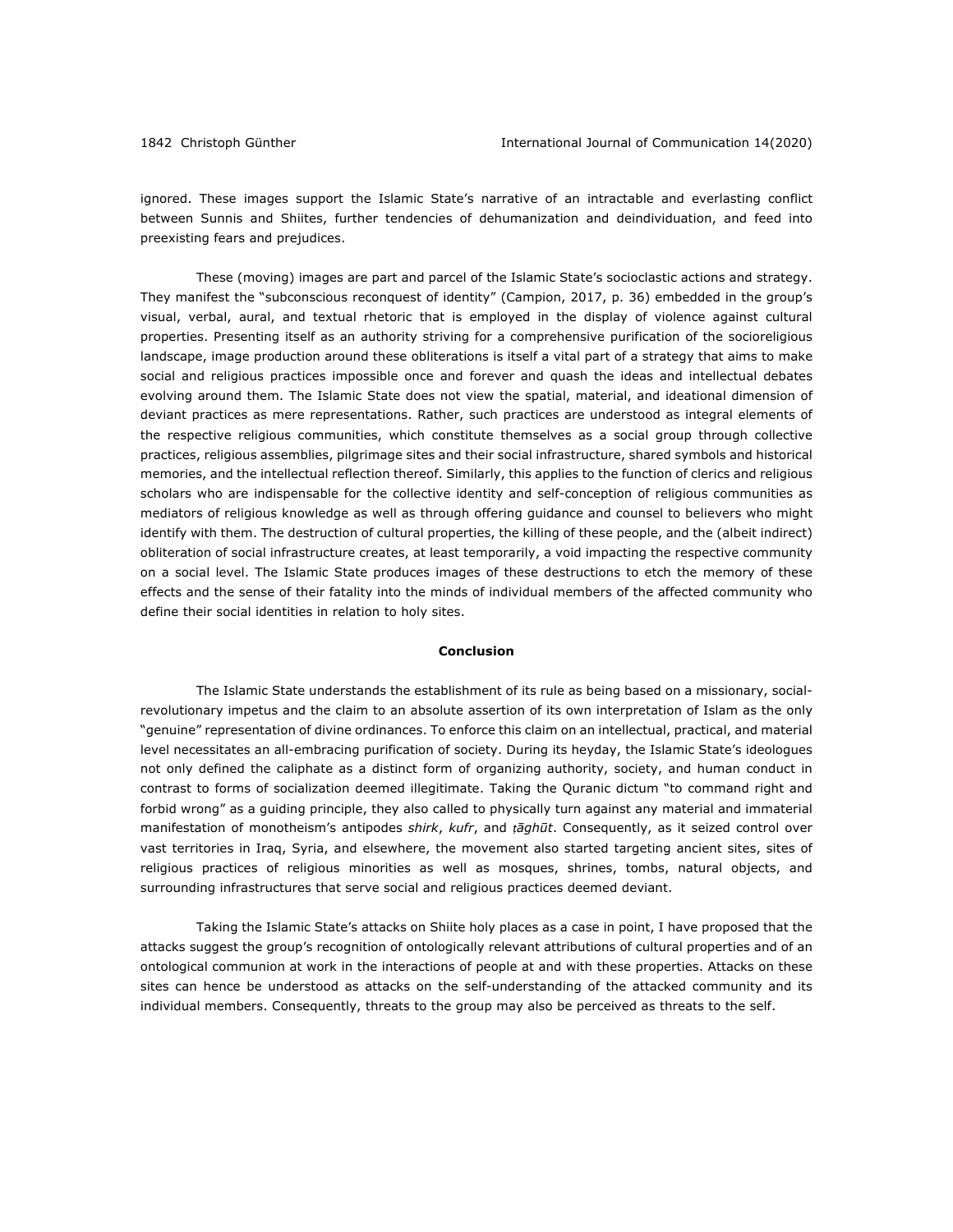I have argued that attacking these sites therefore not only annihilates certain architectural landmarks and changes the spatial composition of a city or village. In addition to targeting the material manifestation of a certain belief system and the place of its manifold ideational, performative, and affective expressions, the assaults targeted cultural properties, social practices, and the various forms of social infrastructure created around holy sites, whose function as an integral element of individual and collective identities was well understood by the Islamic State's ideologues despite their religious rationale. These attacks aimed at eroding the material manifestation of (and the provision of space for the establishment and experience of) senses of belonging and collective senses of memory among local, national, and transnational communities.<sup>20</sup> Such a desecration of sacred spaces and their eventual obliteration ought to affect aspects of the self of each individual member of the respective community, unsettling their ontological security and shattering their intragroup bonds.

As a communicative concept that connects the religious and the symbolic to the material, spatial, and social, socioclasm builds and expands on the perspectives of studies in iconoclasm and iconoclasts. I suggest that the notion of socioclasm can help incorporate these above-mentioned variables, pay heed to the significance of religious systems of meaning, and draw attention to the social representative quality of sites, objects, and specific practices that are vital for building social identities.

### **References**

- Ababsa, M. (2001). Les mausolées invisibles: Raqqa, ville de pèlerinage chiite ou pôle étatique en Jazîra syrienne? [The invisible Mausolea: The city of Raqqa between Shiite pilgrimage and Syrian etatism]. *Annales de Géographie*, *110*(622), 647–664. doi:10.3406/geo.2001.1706
- Ababsa, M. (2005). Significations territoriales et appropriations conflictuelles des mausolées chiites de Raqqa (Syrie) [Territorial significations and conflictual appropriations of Shiite mausolea in Raqqa (Syria)]. In S. Chiffoleau & A. Maduf (Eds.), *Les pèlerinages au Maghreb et au Moyen-Orient* [The pilgrimages in the Maghreb and the Middle East] (pp. 109–130). Beirut, Lebanon: Presses de lIfpo.
- Al-Battar Media. (2017). *Quṭāʾ al-ṭuruq* [Bandits] [Motion picture].
- Al-Furāt Media. (2015). *Izāla shajarat Mūsā (mazār shirkī)* [Destruction of the Moses tree (manifestation of polytheism)] [Motion picture]*.*
- Qiṣṣaṣ wa-khurāfāt ikhtazanahā al-nās ʿan qubūr wa-mazārāt shirkīya hadamatuhā dawlat al-islām [Stories and myths kept by the people about the graves and the polytheist manifestations destroyed by the Islamic State]. *Al-Nabāʾ*, (2016, March 1), pp. 12–13.

 $^{20}$  I rephrase Harmansah (2015) here, who characterized attacks on archaeological heritage sites as attacks that aim "to annihilate the local sense of belonging, and the collective sense of memory among local communities to whom the heritage belongs" (p. 170).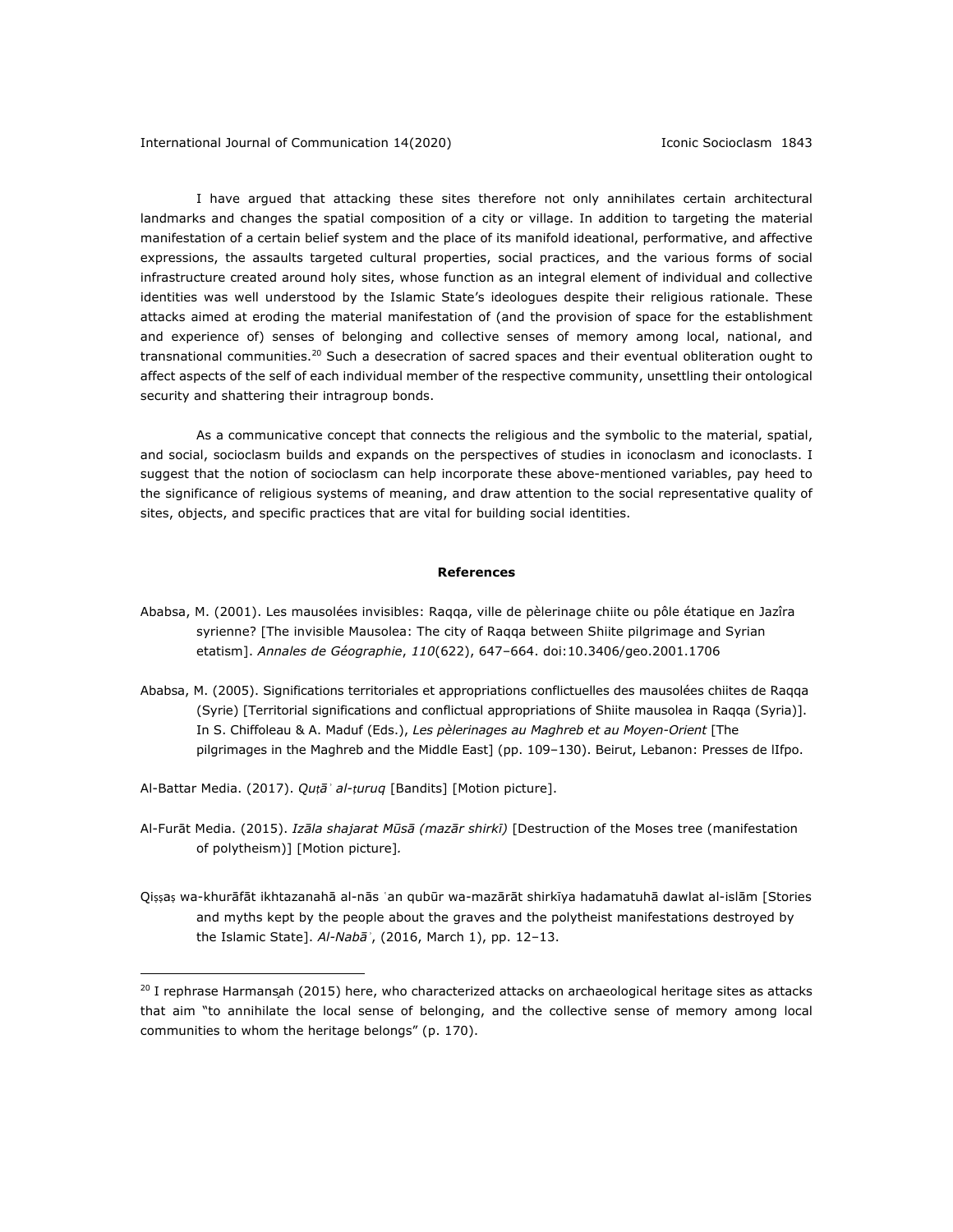Apostolos-Cappadona, D. (2005). Iconoclasm: An overview. In L. Jones (Ed.), *Encyclopedia of religion*  (2nd ed., Vol. 6, pp. 4279–4289). Detroit, MI: Macmillan Reference USA.

Aston, M. ([1988] 2003). *England's iconoclasts*. Oxford, UK: Clarendon.

- Beránek, O., & Ťupek, P. (2018). *The temptation of graves in Salafi Islam: Iconoclasm, destruction and idolatry*. Edinburgh, Scotland: Edinburgh University Press.
- Boldrick, S. (2013). Introduction: Breaking images. In S. Boldrick, L. Brubaker, R. Clay, & P. L. Brubaker (Eds.), *Striking images: Iconoclasms past and present* (pp. 1–12). Farnham, UK: Ashgate.
- Bredekamp, H. (2003). Marks und Signs: Mutmaßungen zum jüngsten Bilderkrieg [Marks and signs: Speculations on the recent war of images]. In P. Berz & A. Bitsch (Eds.), *Faktisch: Festschrift für Friedrich Kittler zum 60. Geburtstag* [Faktisch: Festschrift for Friedrich Kittler on his 60th birthday] (pp. 163–169). Munich, Germany: Fink.
- Bredekamp, H. (2015). *Der Bildakt: Frankfurter Adorno-Vorlesungen 2007* [The image act: Frankfurt Adorno lectures 2007]. Berlin, Germany: Wagenbach.
- Bredekamp, H. (2016). *Das Beispiel Palmyra* [The example of Palmyra]. Cologne, Germany: Buchhandlung Walther König.
- Brubaker, L. (2012). *Inventing Byzantine iconoclasm*. *Studies in early medieval history*. London, UK: Bristol Classical Press.
- Brubaker, L. (2013). Making and breaking images and meaning in Byzantium and early Islam. In S. Boldrick, L. Brubaker, R. Clay, & P. L. Brubaker (Eds.), *Striking images: Iconoclasms past and present* (pp. 13–24). Farnham, UK: Ashgate.
- Campion, K. (2017). Blast through the past: Terrorist attacks on art and antiquities as a reconquest of the modern jihadi identity. *Perspectives on Terrorism*, *11*(1), 26–39.
- Chapman, H. (2018). *Iconoclasm and later prehistory*. Milton, MA: Taylor & Francis.
- Clay, R. (2007). Bouchardon's statue of Louis XV: Iconoclasm and the transformation of signs. In S. Boldrick & R. Clay (Eds.), *Iconoclasm: Contested objects, contested terms* (pp. 93–122). Aldershot, UK: Ashgate.
- Clay, R. (2012). *Iconoclasm in revolutionary Paris: The transformation of signs*. Oxford, UK: Voltaire Foundation.
- Cook, M. (2002). *Commanding right and forbidding wrong in Islamic thought* (Reprint ed.). Cambridge, UK: Cambridge University Press.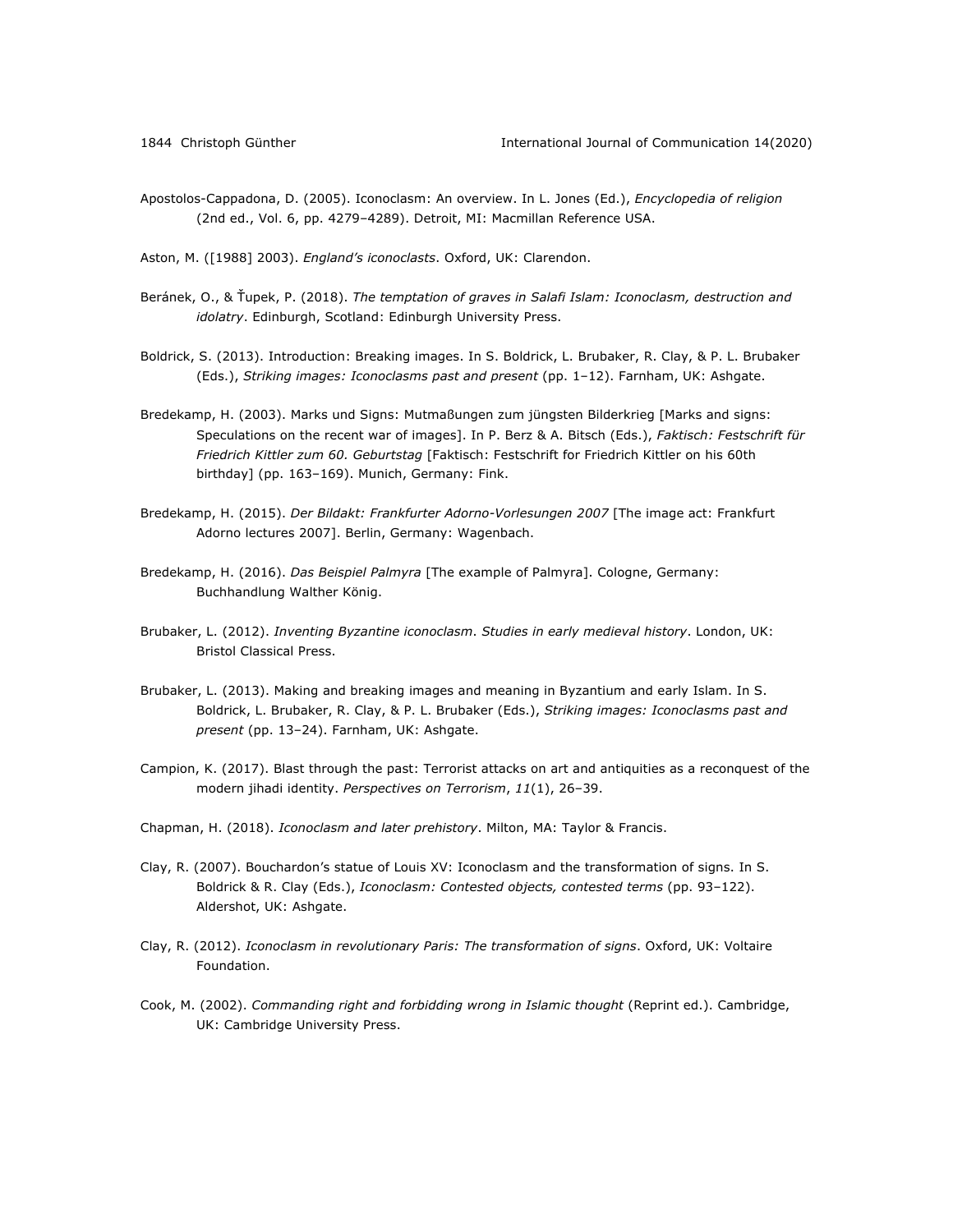Cook, M. (2003). *Forbidding wrong in Islam: An introduction*. Cambridge, UK: Cambridge University Press.

- Crone, P. (1980). Islam, Judeo-Christianity and Byzantine iconoclasm. *Jerusalem Studies in Arabic and Islam*, *2*, 59–95.
- Cunliffe, E., & Curini, L. (2018). ISIS and heritage destruction: A sentiment analysis. *Antiquity*, *92*(364), 1094–1111. doi:10.15184/aqy.2018.134
- Damascus Province Media Office. (2015a). *Hadm al-maʿbad aš-širkī fī madīnat al-Qaryatayn* [Destruction of the manifestation of polytheism in the city of al-Qaryatayn] [Motion picture].
- Damascus Province Media Office. (2015b). *Ḥattā yuʿṭū al-jizya ʿan yad wa-hum ṣāghirūn* [Until they pay the jizya and they are humbled] [Motion picture].
- Danti, M., Zettler, R., Ali, C., Paulette, T., Moaz, A., Cuneo, A., & Breegi, D. (2015, March 2). *ASOR Cultural Heritage Initiatives (CHI): Planning for safeguarding heritage sites in Syria and Iraq* (Weekly Report No. 30). Alexandria, VA: American Schools of Oriental Research. Retrieved from http://www.asor-syrianheritage.org/wp-content/uploads/2015/03/ASOR\_CHI\_Weekly \_Report\_30r.pdf
- Elias, J. (2012). *Aisha's cushion: Religious art, perception, and practice in Islam*. Cambridge, MA: Harvard University Press.
- Elias, J. (2013). The Taliban, Bamiyan, and revisionist iconoclasm. In S. Boldrick, L. Brubaker, R. Clay, & P. L. Brubaker (Eds.), *Striking images: Iconoclasms past and present* (pp. 145–163). Farnham, UK: Ashgate.
- Feist, U., & Rath, M. (Eds.). (2012). *Et in imagine ego: Facetten von Bildakt und Verkörperung*. Festgabe für Horst Bredekamp. [Et in imagine ego: Facets of image act and embodiment. Festschrift for Horst Bredekamp]. Berlin, Germany: Akademie-Verlag.
- Fleckner, U., Steinkamp, M., & Ziegler, H. (Eds.). (2011). *Mnemosyne*. *Der Sturm der Bilder: Zerstörte und zerstörende Kunst von der Antike bis in die Gegenwart* [Mnemosyne. The storm of images: destroyed and destructive art from antiquity to the present]. Berlin, Germany: De Gruyter.
- Flood, F. B. (2016). Idol-breaking as image-making in the "Islamic State." *Religion and Society. Advances in Research*, *7*, 116–138. doi:10.3167/arrs.2016.070108
- Freedberg, D. (1991). *The power of images: Studies in the history and theory of response*. Chicago, IL: University of Chicago Press.
- Gadamer, H.-G. ([1960] 2006). *Truth and Method*. Translation revised by Joel Weinsheimer and Donald G. Marshall (2<sup>nd</sup> rev. ed., reprint). London, New York, NY: Continuum.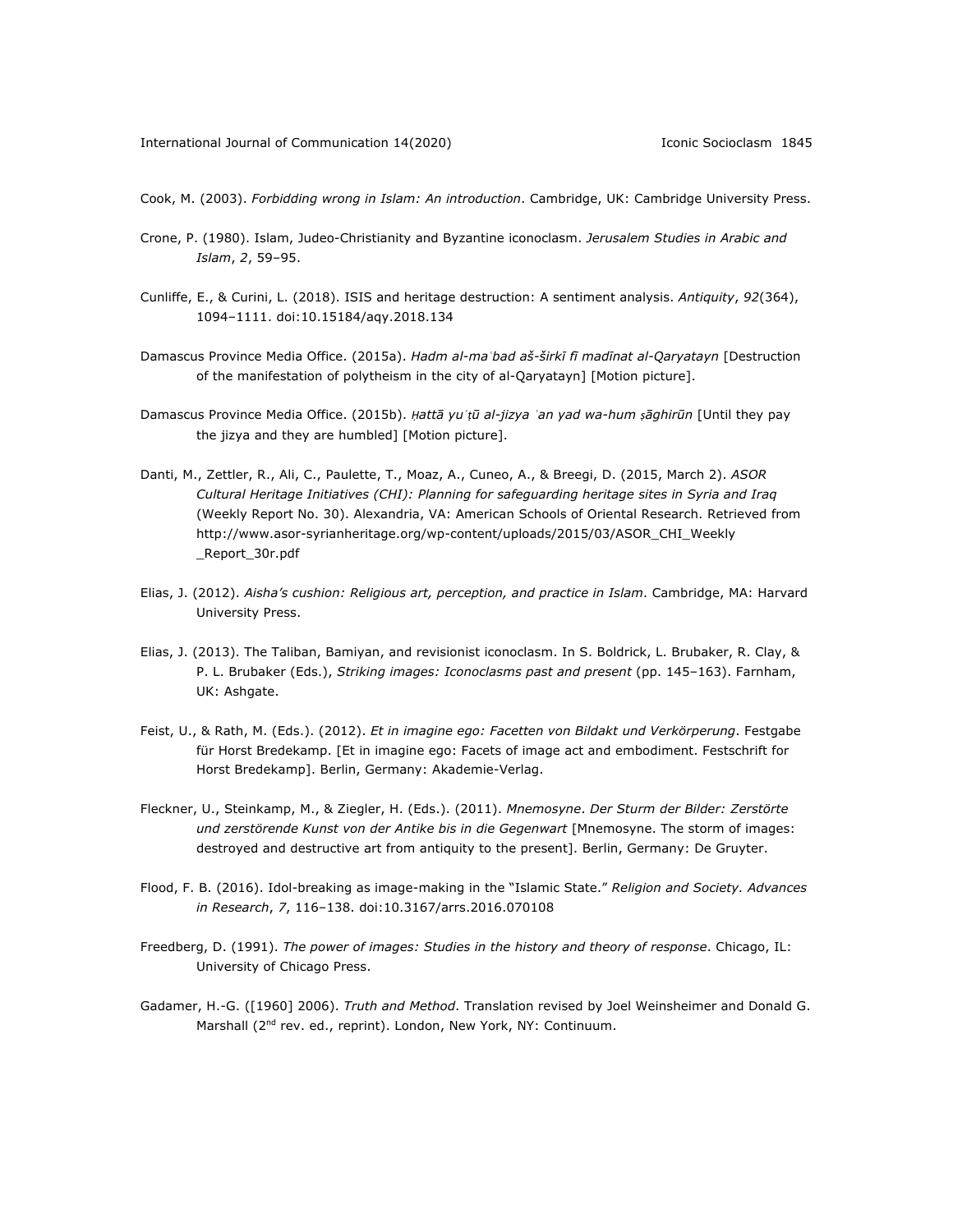- Gamboni, D. (1997). *The destruction of art: Iconoclasm and vandalism since the French Revolution*. London, UK: Reaktion Books.
- Giddens, A. (1991). *Modernity and self-identity: Self and society in the late modern age* (Reprint ed.). Cambridge, UK: Polity Press.
- Gruber, C. (Ed.). (2019). *The image debate: Figural representation in Islam and across the world*. London, UK: Gingko Press.
- Günther, C. (forthcoming). *The Islamic State: Entrepreneurs of identity*. New York, NY: Berghahn Books.
- Günther, C., & Kaden, T. (2016). *The authority of the Islamic State* (Max Planck Institute for Social Anthropology Working Paper No. 169). Halle, Germany: Max Planck Institute for Social Anthropology. Retrieved from https://www.eth.mpg.de/pubs/wps/pdf/mpi-eth-working-paper-0169
- Hall, M., & Noyes, J. (2014, September 26). *Iconoclasm and the Islamic State: Razing shrines to draw new borders* (Part 1 of 3). Washington, DC: Atlantic Council. Retrieved from http://www.atlanticcouncil.org/blogs/menasource/iconoclasm-and-the-islamic-state-razingshrines-to-draw-new-borders
- Harmanşah, O. (2015). ISIS, heritage, and the spectacles of destruction in the global media. *Near Eastern Archaeology*, *78*(3), 170–177.
- Hegghammer, T. (Ed.). (2017). *Jihadi culture: The art and social practices of militant Islamists*. Cambridge, UK: Cambridge University Press.
- Hodgson, G. S. (1964). Islâm and image. *History of Religions*, *3*(2), 220–260. doi:10.1086/462482
- Isakhan, B., & González Zarandona, J. A. (2017). Layers of religious and political iconoclasm under the Islamic State: Symbolic sectarianism and pre-monotheistic iconoclasm. *International Journal of Heritage Studies*, *24*(1), 1–16. doi:10.1080/13527258.2017.1325769
- Lia, B. (2017). The jihādī movement and rebel governance: A reassertion of a patriarchal order? *Die Welt des Islams*, *57*(3‒4), 458–479. doi:10.1163/15700607-05734p09
- Maasri, Z. (2009). *Off the wall: Political posters of the Lebanese civil war*. London, UK: I. B. Tauris.
- Maktabat al-Himma. (n.d.). Sharh al-sudūr bi-tahrīm al-binā 'alā 'l-qubūr: Risāla li 'l-imām al-Shawkānī [Clearing the chests by forbidding to build upon graves: A letter by Imām al-Shawkānī]. (Pamphlet)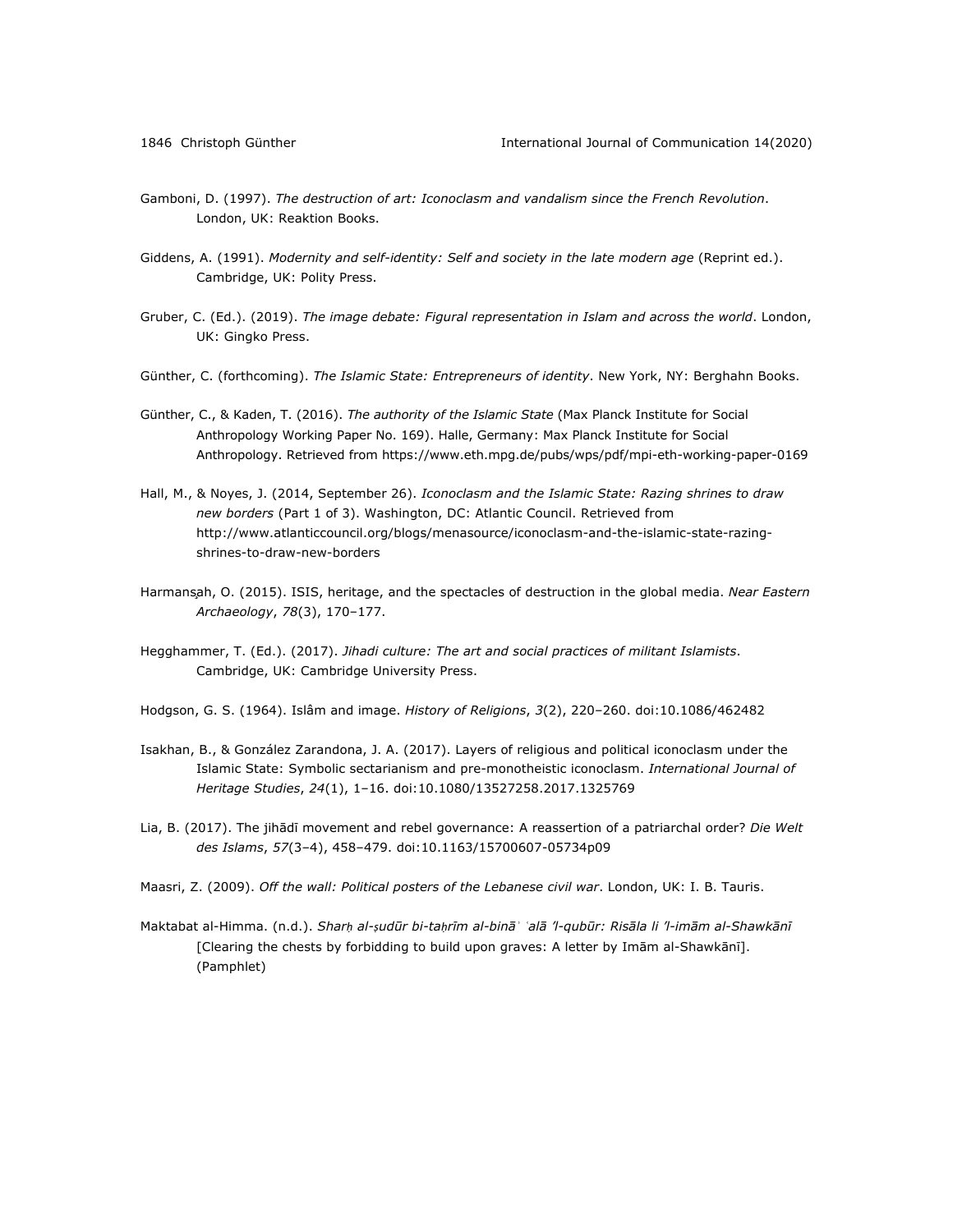- Maktabat al-Himma. (2014). Al-gawl al- fasl fi-mashrū īyat hadm al-qubūr al-maz ūma li-anbiyā allāh [The brief statement to explain the legal permissibility of destroying the graves purportedly ascribed to God's prophets] (Pamphlet).
- Mieth, D. (1988–2001). Symbol. In H. Cancik, B. Gladigow, & K.-H. Kohl (Eds.), *Handbuch religionswissenschaftlicher Grundbegriffe* [Handbook of basic concepts in religous studies] (Vol. 5, pp. 134–143). Stuttgart, Germany: Kohlhammer.
- Mulder, S. (2016). Shrines for saints and sultans: On the destruction of local heritage sites by ISIS. *Aktüel Arkeoloji* [Archaeology today]. Retrieved from http://www.aktuelarkeoloji.com.tr/evliyalarin-vesultanlarin-turbeleri
- Müller, D. M. (2018). Bureaucratic Islam compared: Classificatory power and state-ified religious meaningmaking in Brunei and Singapore. *Journal of Law and Religion*, *33*(2), 212–247. doi:10.1017/jlr.2018.29
- Münch, B. U., Tacke, A., Herzog, M., & Heudecker, S. (Eds.). (2018). *Kunsthistorisches Forum Irsee: Band 5*. *Bildergewalt: Zerstörung—Zensur—Umkodierung—Neuschöpfung* [History of art forum Irsee: Volume 5. Violence of images: Destruction—censorship—recodification—recreation]. Petersberg, Germany: Michael Imhof.
- Naef, S. (2007). *Bilder und Bilderverbot im Islam: Vom Koran bis zum Karikaturenstreit* [Images and prohibition of images: From the Koran to the caricature controversy]. Munich, Germany: Beck.
- Nīnawā Province Media Office. (2015a). *al-Amarūn bi-l-maʿrūf wa-n-nahūn ʿan al-munkar* [Those who command right and forbid wrong]. [Motion picture]. Iraq.
- Nīnawā Province Media Office. (2015b). *Diwān al-daʿwa wa-l-masājid* [The diwān of daʿwa and mosques]. [Motion picture]. Iraq.
- Nīnawā Province Media Office. (2015c). *Izāla maẓāhir al-shirk* [Exterminating manifestations of polytheism]. [Motion picture]. Iraq.
- Nīnawā Province Media Office. (2016). *Fāʾs al-khalīl* [Axe of the Khalīl]. [Motion picture]. Iraq.
- Perry, S. P., & Long, J. M. (2016). "Why would anyone sell paradise?": The Islamic State in Iraq and the making of a martyr. *Southern Communication Journal*, *81*(1), 1–17. doi:10.1080/1041794X.2015.1083047
- Pinto, P. G. (2007). Pilgrimage, commodities, and religious objectification: The making of transnational Shiism between Iran and Syria. *Comparative Studies of South Asia, Africa and the Middle East*, *27*(1), 109–125. doi:10.1215/1089201x-2006-047